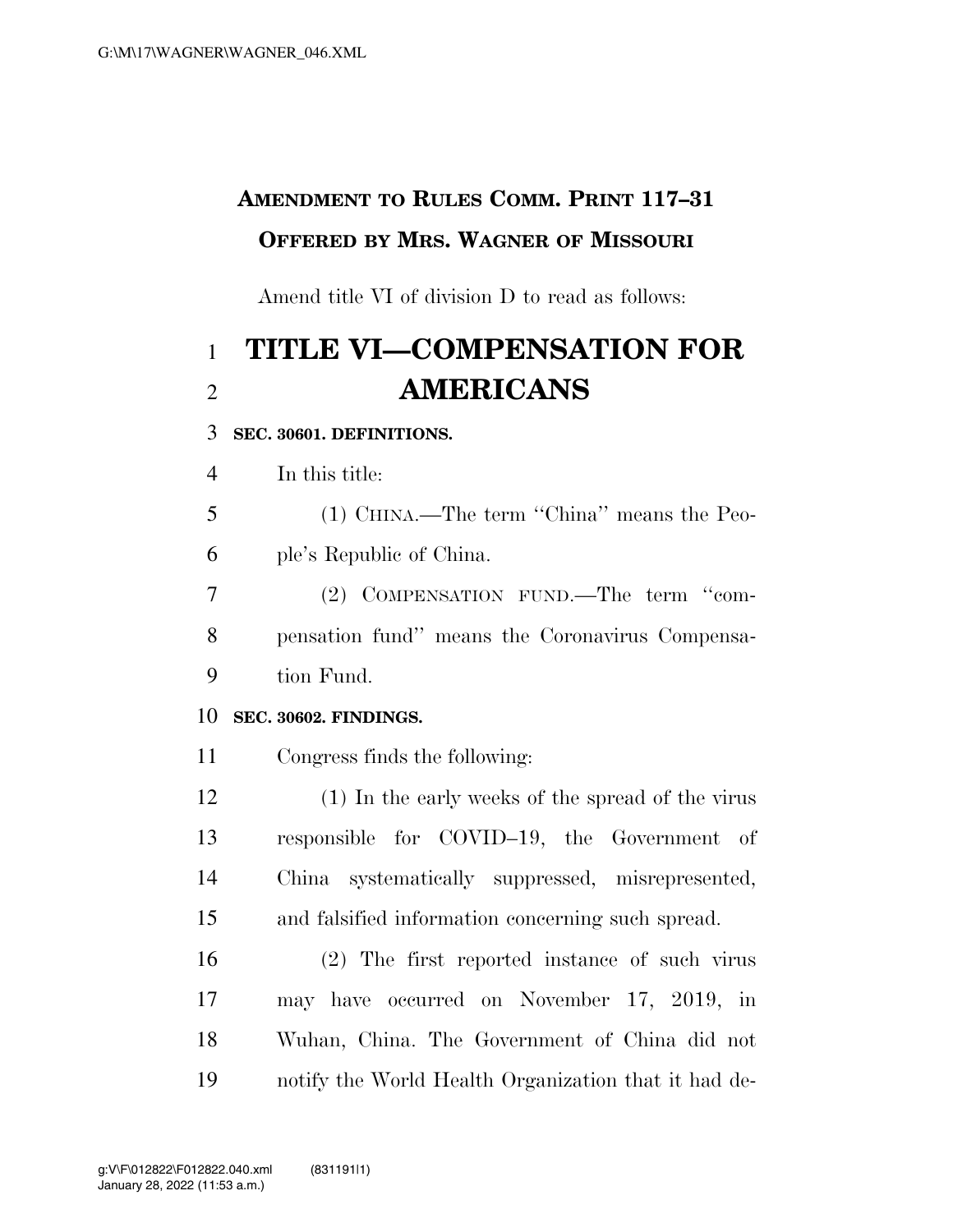tected an unknown respiratory illness until Decem-ber 31, 2019.

 (3) The Government of China violated inter- national law by covering up the origins and spread of such virus.

 (4) Articles 6 and 7 of the International Health Regulations of 2005 require notification to the World Health Organization within 24 hours of an assessment of events that may constitute a public health emergency of international concern.

 (5) The International Health Regulations re- quire the World Health Organization to be notified of ''all relevant public health information'' regarding public health events of international concern, and for information to be shared in a ''timely, accurate, and sufficiently detailed manner''.

 (6) The Government of China failed to share information with the World Health Organization, and embarked on a campaign to silence doctors, sci- entists, and whistleblowers in an attempt to mislead 21 the Chinese people and the international community concerning the spread of such virus.

 (7) On December 27, 2019, samples of the virus found in hospitals in Wuhan, China, were ana-lyzed and determined to be a novel coronavirus.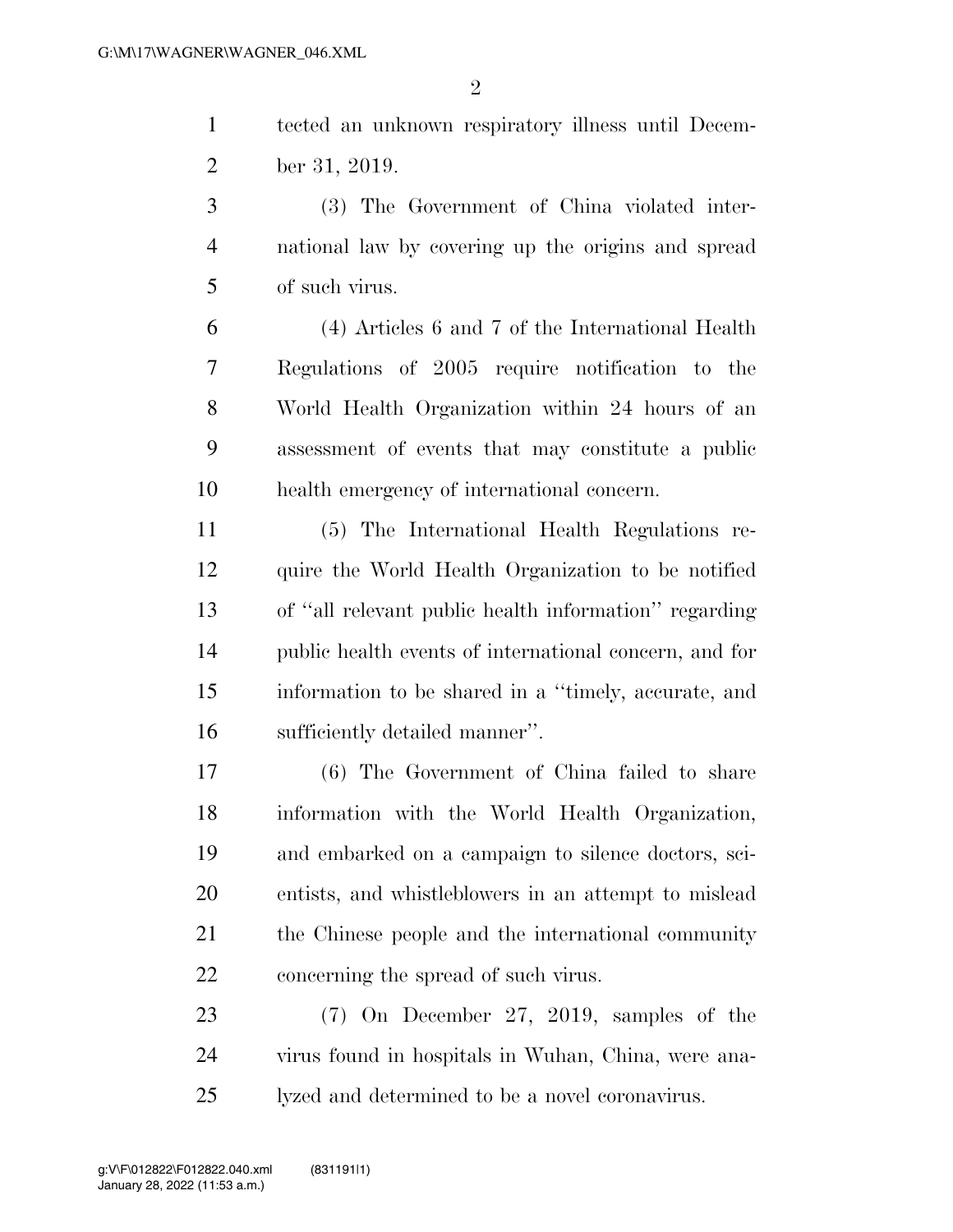(8) The Government of China did not share

 with the World Health Organization such determina- tion concerning the novel coronavirus. (9) On January 3, 2020, the Government of China ordered Chinese scientists working to se- quence the genome of such virus to surrender or de- stroy their samples and the Government of China did not publicly share the genetic sequence until January 12, 2020. (10) In early January, the Government of China jailed eight medical professionals who sought to share information relating to such virus. (11) A Chinese ophthalmologist, Doctor Li Wenliang, tried to warn the medical community of such virus. The Government of China forced Doctor Li to sign a letter stating that he made ''false state- ments'' concerning such virus. Doctor Li later be- came infected with such virus and died on February 7, 2020. (12) The Government of China insisted that no evidence existed concerning the spread of such virus through person-to-person transmission, and allowed Chinese citizens to travel unimpeded, including dur-ing the Lunar New Year, when travelers numbered

in the hundreds of millions.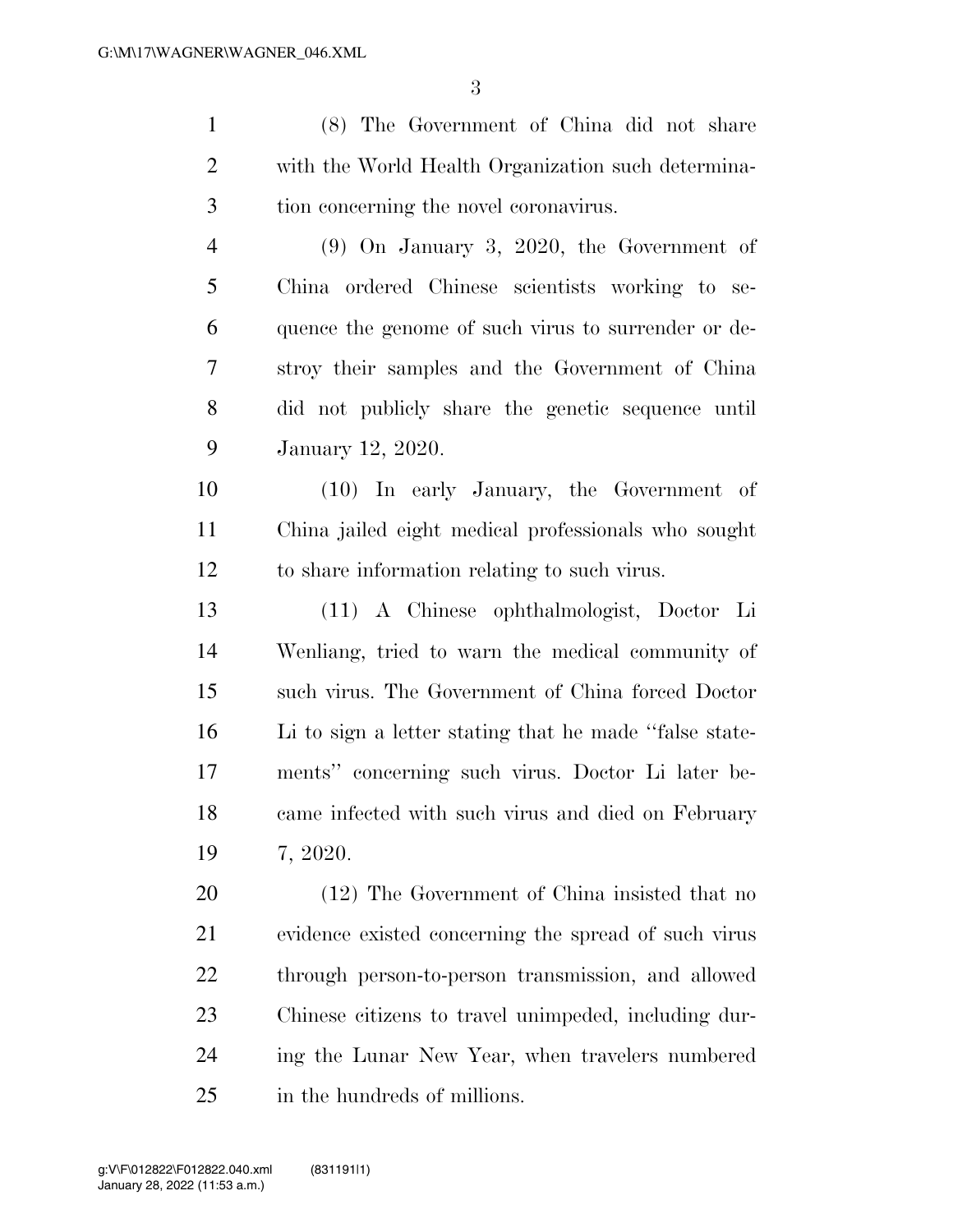(13) On December 31, 2019, the Government of Taiwan noted the possibility that such virus could spread through person-to-person transmission. Offi- cials of the World Health Organization sent to China did not announce that such virus could spread through person-to-person transmission until January 22, 2020.

 (14) The Government of China continues to neutralize or eliminate actors who threaten to expose the Government of China's culpability in the spread of such virus.

 (15) Wuhan Central Hospital reprimanded Doc- tor Ai Fen for sharing a picture of a patient report labeled ''SARS Coronavirus''. In an interview pub- lished in the Chinese magazine Ren Wu on March 10, 2020, Doctor Ai said, ''This incident has shown that everyone needs to have their own thoughts be-cause someone has to step up to speak the truth.''.

 (16) The repeated violations of the Inter- national Health Regulations by the Government of China caused the spread of such virus first in Wuhan, China, and then worldwide.

 (17) As of June 8, 2021, such spread resulted in 173,331,478 confirmed cases and 3,735,571 deaths.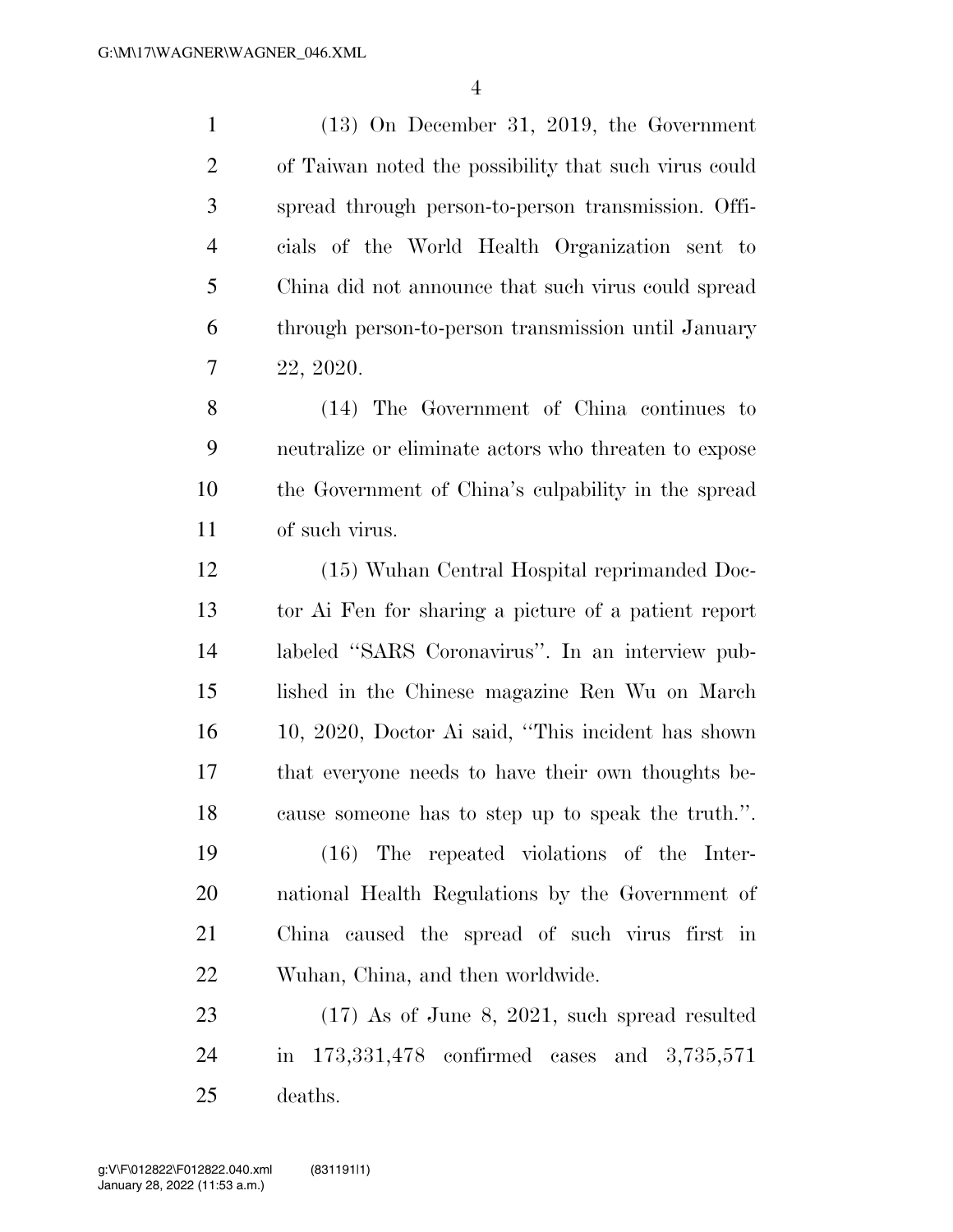(18) As of June 8, 2021, 33,193,680 Ameri- cans had been infected by such virus and 594,802 of those people died.

 (19) In an October 12, 2020, issue of the Jour- nal of the American Medical Association, economists Lawrence Summers and David Cutler calculated that such spread would cost the United States at least \$16 trillion.

 (20) On October 13, 2020, the International Monetary Fund estimated that such spread will cost the global economy approximately \$28 trillion in lost economic output.

 (21) The World Bank estimated on December 14, 2020, that such spread added between 88 million people and 115 million people to those living in ex- treme poverty and caused between 83 million people and 132 million people to become undernourished.

 (22) The World Bank further predicted that learning losses and higher dropout rates caused by 20 such spread would cost students an estimated \$10 21 trillion in future earnings, nearly 10 percent of glob-al Gross Domestic Product.

 (23) The International Labor Organization esti-mated that the spread of such virus caused an 8.8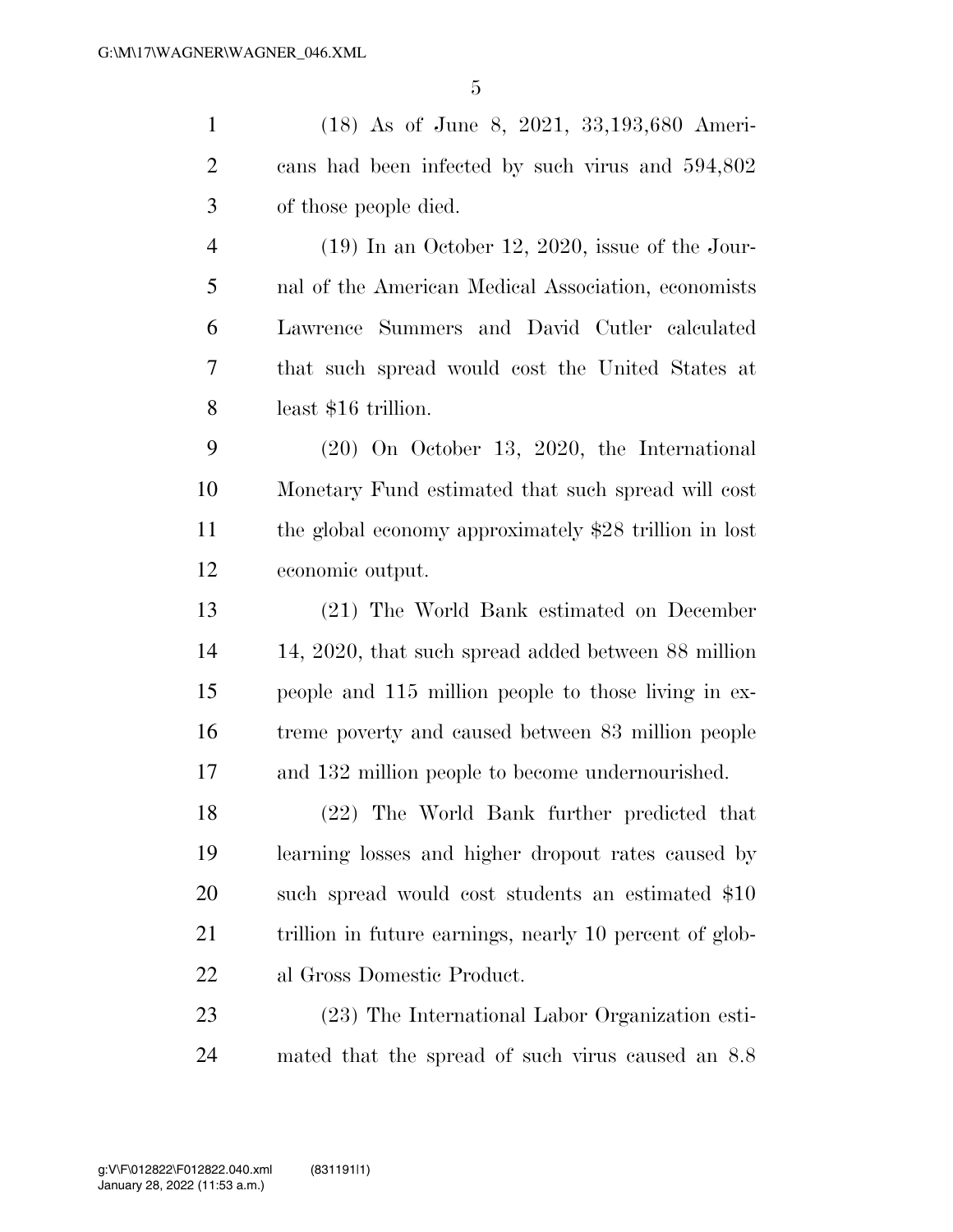| $\mathbf{1}$   | percent drop in working hours globally, which is        |
|----------------|---------------------------------------------------------|
| $\overline{2}$ | equivalent to 255 million full-time jobs.               |
| 3              | (24) More than 60 million Americans filed un-           |
| $\overline{4}$ | employment claims between March and October             |
| 5              | 2020.                                                   |
| 6              | (25) The United States unemployment rate                |
| 7              | reached 14.8 percent in April 2020, the highest rate    |
| 8              | observed since 1948.                                    |
| 9              | (26) The Congressional Budget Office predicted          |
| 10             | \$7.6 trillion in United States economic output would   |
| 11             | be lost to the pandemic between 2021 and 2031.          |
| 12             | $(27)$ To mitigate the economic impact of such          |
| 13             | spread and bolster response efforts, Congress appro-    |
| 14             | priated nearly \$5.3 trillion in emergency spending.    |
| 15             | (28) The Congressional Budget Office more               |
| 16             | than tripled its Fiscal Year 2020 Federal budget        |
| 17             | deficit projection from \$1 trillion in January 2020    |
| 18             | to \$3.3 trillion.                                      |
| 19             | (29) If China had acted in accordance with its          |
| 20             | international obligations just three weeks earlier, the |
| 21             | number of early coronavirus cases may have been 95      |
| 22             | percent lower.                                          |
| 23             | SEC. 30603. SENSE OF CONGRESS.                          |
| 24             | It is the sense of Congress that—                       |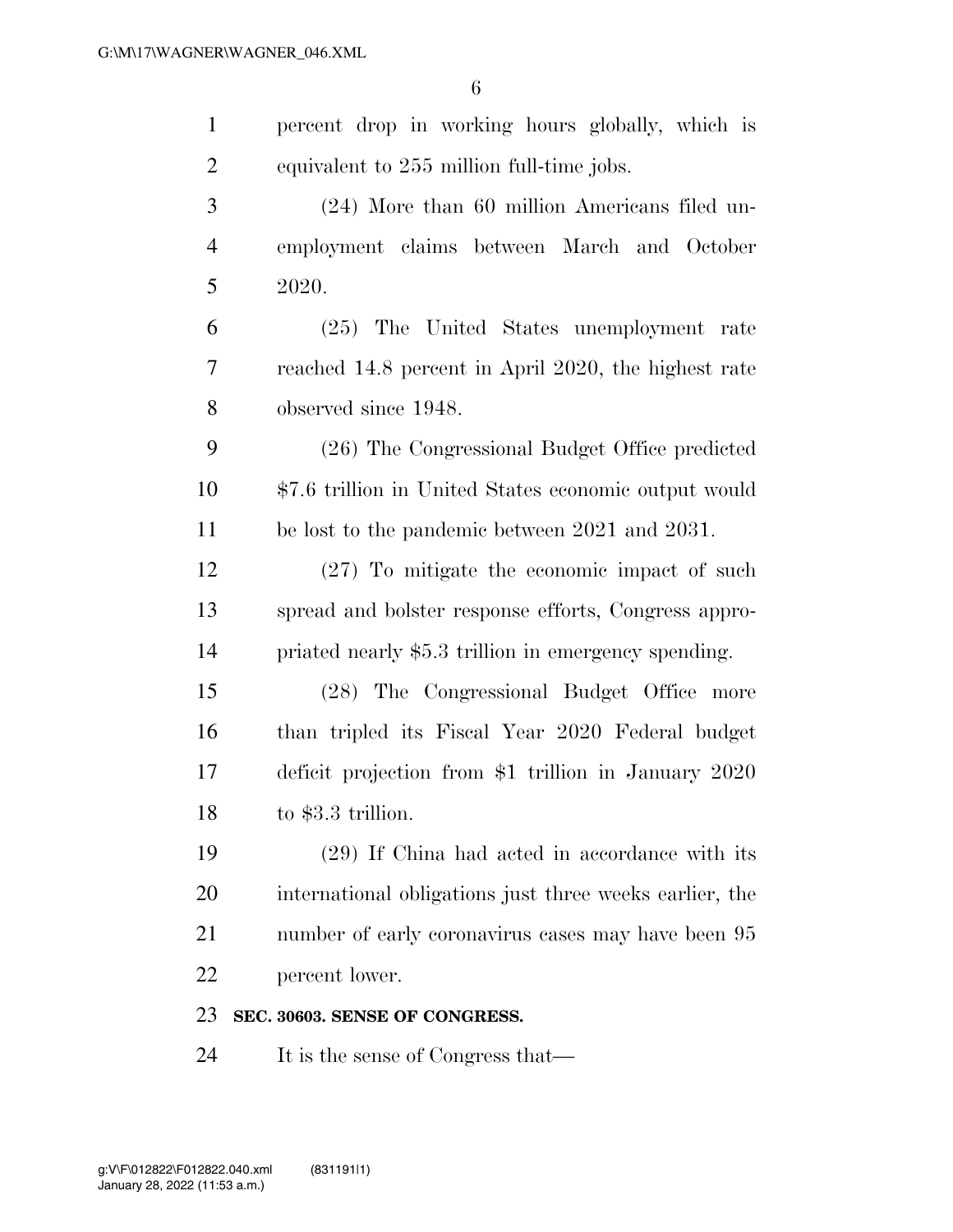| $\mathbf{1}$   | $(1)$ in February 2020, the United States cor-             |
|----------------|------------------------------------------------------------|
| $\overline{2}$ | rectly designated Chinese state-owned media outlets        |
| 3              | as foreign missions;                                       |
| 4              | $(2)$ the Secretary of State should limit to 100           |
| 5              | or fewer people the total number of Chinese citizens       |
| 6              | who may work for a Chinese state-owned media out-          |
| 7              | let in the United States;                                  |
| 8              | (3) such limitation may encourage China to                 |
| 9              | allow American journalists and other foreign inde-         |
| 10             | pendent reporters to live and report in China with-        |
| 11             | out threat or harassment by China; and                     |
| 12             | (4) United States entities should avoid sup-               |
| 13             | porting or spreading propaganda from China by re-          |
| 14             | viewing the policies of such entities relating to media    |
| 15             | advertisements created by China or advertising in          |
| 16             | media outlets owned or operated by China.                  |
| 17             | SEC. 30604. STATEMENT OF POLICY.                           |
| 18             | It is the policy of the United States to seek com-         |
| 19             | pensation from China for intentionally concealing and dis- |
| 20             | torting information concerning the spread of the virus re- |
| 21             | sponsible for COVID-19 resulting in—                       |
| 22             | (1) the avoidable loss of life, health, or property        |
| 23             | of citizens of the United States; and                      |
| 24             | (2) the damage to the national economy of the              |
| 25             | United States.                                             |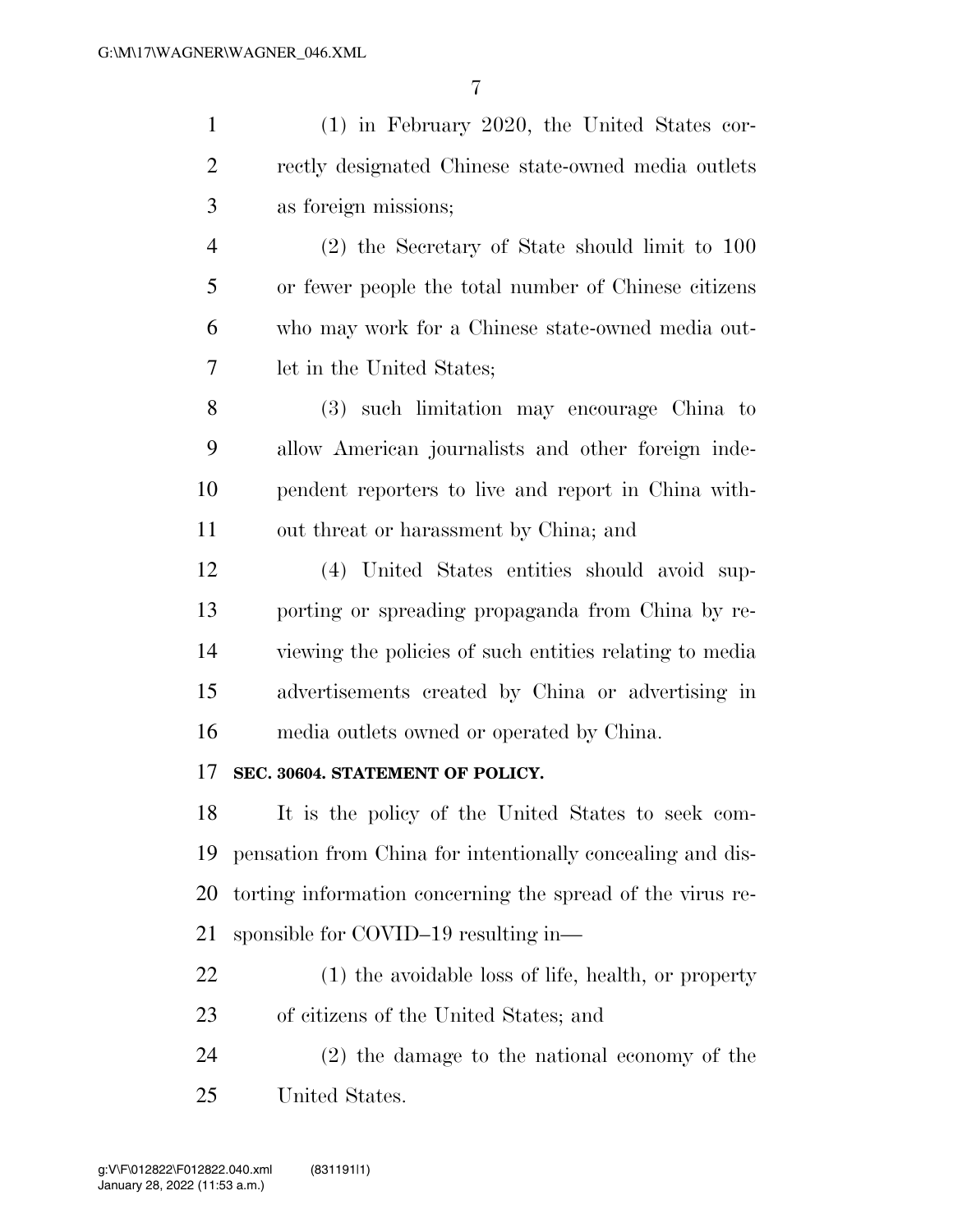### **SEC. 30605. CORONAVIRUS COMPENSATION FUND.**

 (a) ESTABLISHMENT.—There is established in the Treasury a compensation fund to be known as the Coronavirus Compensation Fund.

 (b) DEPOSIT OF FUNDS.—There shall be deposited into the compensation fund—

 (1) the amount agreed upon, if any, between China and the United States relating to the bilateral agreement on compensation initiated under section  $7(a)$  of this Act; and

 (2) the amount, if any, collected from the freez- ing of assets belonging to China under section 30608.

 **SEC. 30606. BILATERAL AGREEMENT ON COMPENSATION BETWEEN THE UNITED STATES AND CHINA.** 

(a) NEGOTIATIONS.—

 (1) IN GENERAL.—Not later than 30 days after 18 the date of the enactment of this Act, the Secretary of State shall enter into negotiations with China concerning a bilateral agreement on compensation.

 (2) MATTERS INCLUDED.—The initiation of ne- gotiations required under paragraph (1) shall relate 23  $t_0$ —

 (A) the efforts of China to intentionally distort and conceal information concerning the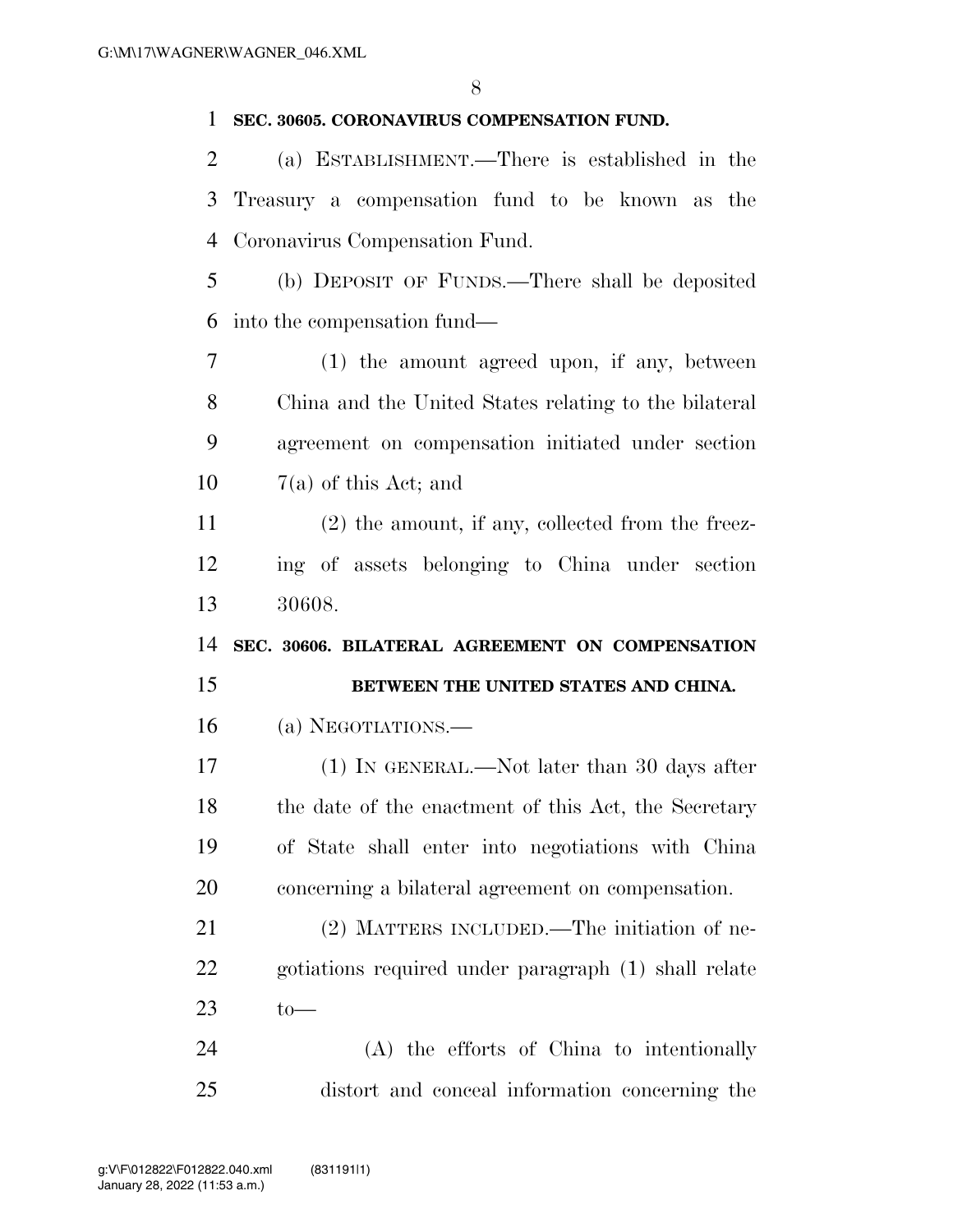1 spread of the virus responsible for COVID–19; and

 (B) the avoidable loss of life, health, or property of citizens of the United States and the damage to the national economy of the United States caused by the actions of China described in subparagraph (A).

 (b) DEPOSIT OF FUNDS.—Any money received relat- ing to negotiations initiated under paragraph (1) shall be deposited into the compensation fund established under section 30606(a).

#### **SEC. 30607. AUTHORIZATION TO FREEZE CHINESE ASSETS.**

 (a) IN GENERAL.—The President shall use his au- thorities under the International Emergency Economic Powers Act to freeze or block any Chinese asset subject to the jurisdiction of the United States in order to reach a bilateral agreement on compensation with China. With the consent of China under the bilateral agreement on compensation, the President may deposit all or some of these frozen funds into the compensation fund established under section 30606(a).

- 22 (b) PUBLIC REPOSITORY OF CERTAIN ASSETS.—
- 23 (1) IN GENERAL.—Not later than 30 days after the date of the enactment of this Act, the Secretary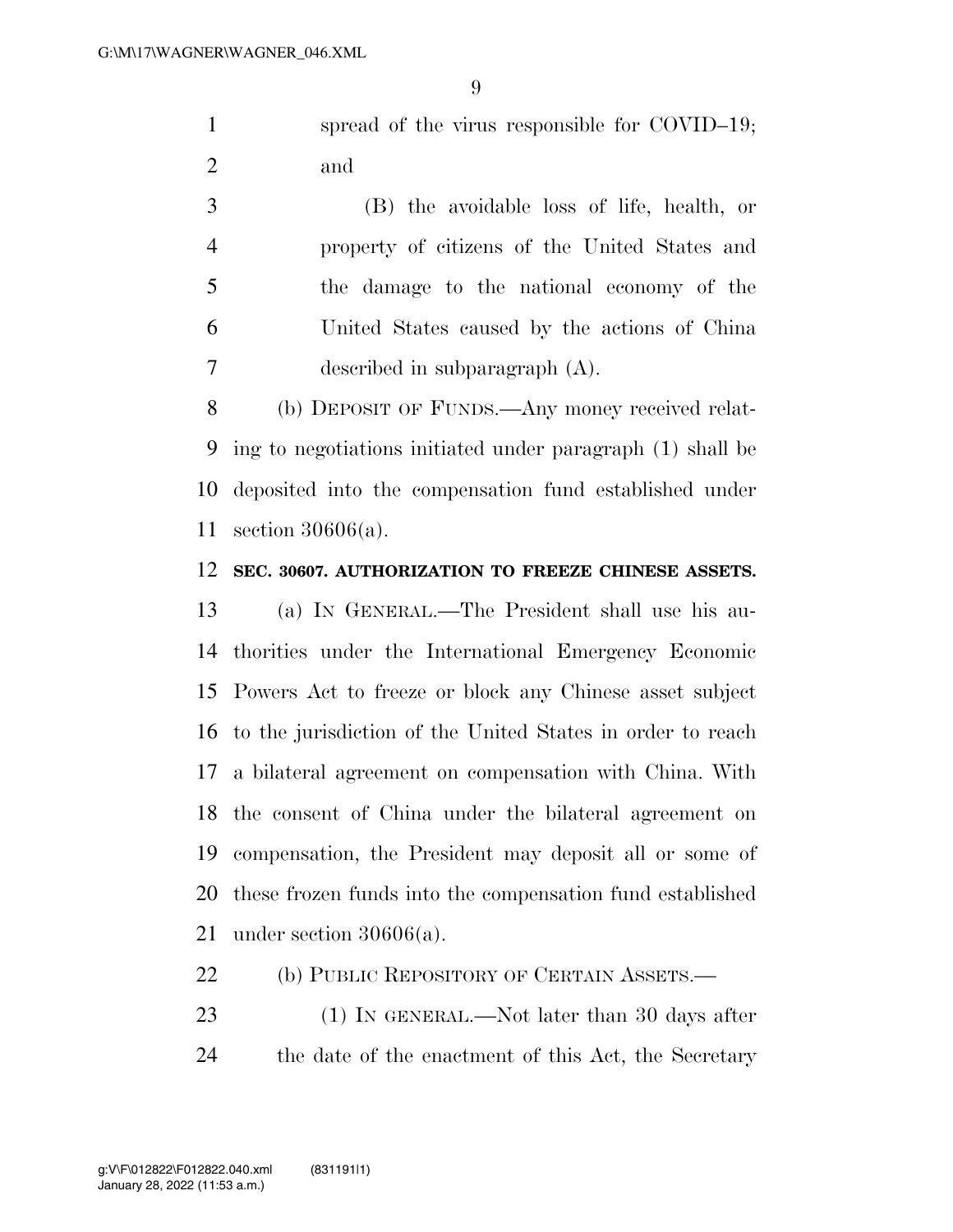| $\mathbf{1}$   | of Treasury shall publish online a public repository  |
|----------------|-------------------------------------------------------|
| $\overline{2}$ | described in paragraph $(2)$ .                        |
| 3              | (2) MATTERS INCLUDED.—The public reposi-              |
| $\overline{4}$ | tory described in this paragraph shall include infor- |
| 5              | mation relating to the following:                     |
| 6              | (A) Chinese state-owned entities in the               |
| $\overline{7}$ | United States.                                        |
| 8              | (B) Chinese entities financed, directed, or           |
| 9              | controlled by the Government of China or the          |
| 10             | Chinese Communist Party.                              |
| 11             | (C) United States entities financed, di-              |
| 12             | rected, or controlled by the Government of            |
| 13             | China or the Chinese Communist Party.                 |
| 14             | $(3)$ SELF-REPORT.—                                   |
| 15             | (A) IN GENERAL.—Subject to subpara-                   |
| 16             | $graph(B)$ , not later than 60 days after the date    |
| 17             | of the enactment of this Act, a United States         |
| 18             | entity employed by a Chinese entity, including        |
| 19             | a firm in the United States financial, con-           |
| 20             | sulting, or legal industries, shall self-report to    |
| 21             | the Secretary of Treasury and be added to the         |
| 22             | public repository described in paragraph (2).         |
| 23             | EXCEPTION.—Notwithstanding<br>(B)<br>any              |
| 24             | other provision of law, if a public report under      |
| 25             | subparagraph (A) would disclose confidential          |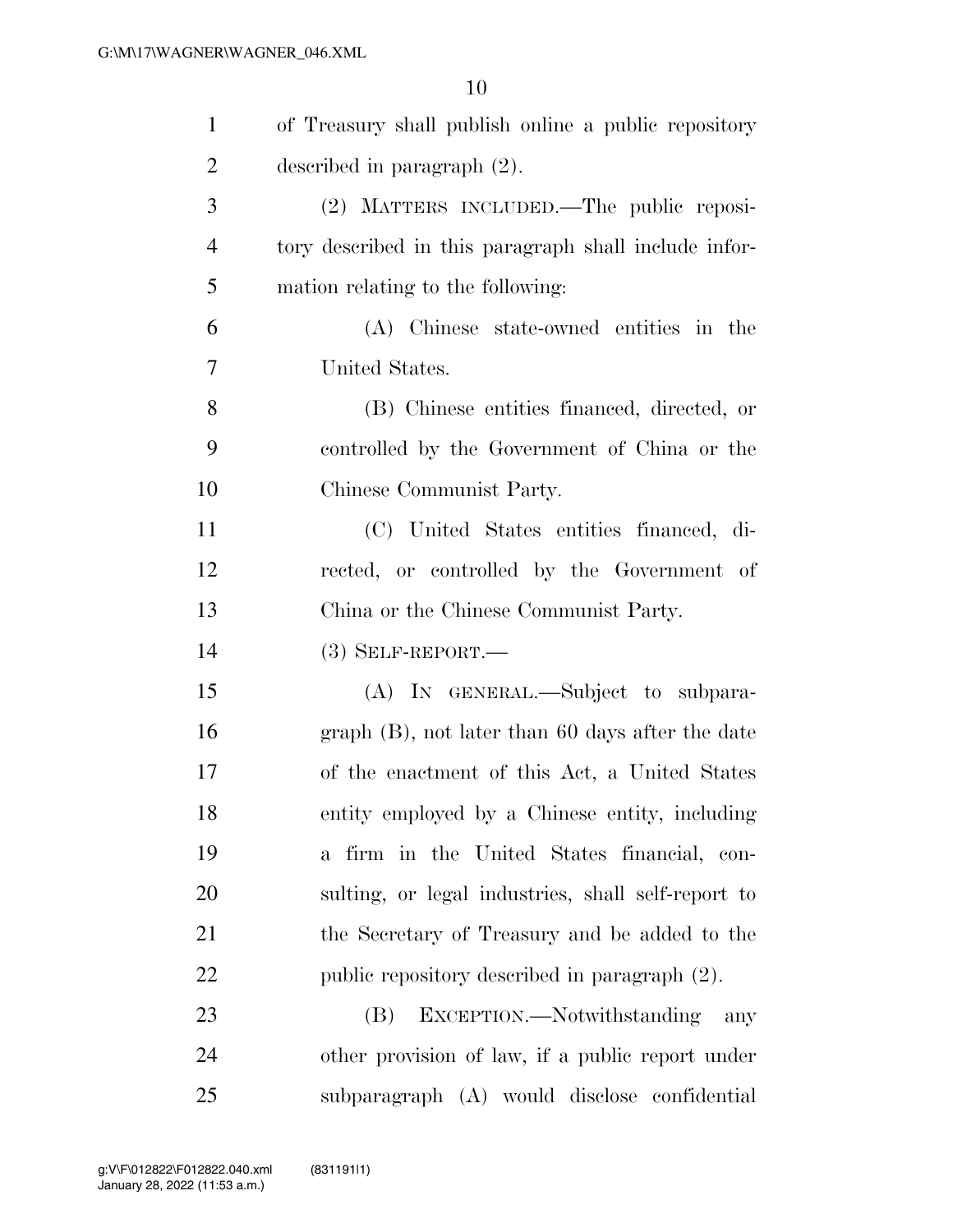proprietary information, including business or trade secrets, the information shall be provided to the Committee on Foreign Affairs of the House of Representatives and the Committee on Foreign Relations of the Senate in a classi- fied repository and shall not be subject to pub-lic disclosure.

 (C) REMOVAL FROM PUBLIC REPOSI- TORY.—Not later than 30 days after a United State entity reports to the Secretary of Treas- ury that all contracts or agreements with a Chi- nese entity have terminated, the Secretary of Treasury shall remove all information relating to the United States entity from the public re-pository.

 (c) DEPOSIT OF FUNDS.—Notwithstanding any other provision of law, and requiring the consent of China, the President may deposit all or some of the assets frozen pur- suant to subsection (a) into the compensation fund estab-lished under section 30606(a).

### **SEC. 30608. ENCOURAGING DEVELOPING NATIONS TO SEEK COMPENSATION FROM CHINA.**

 (a) IN GENERAL.—Not earlier than 60 days after the date that the Secretary of State enters into negotiations with China concerning a bilateral agreement on compensa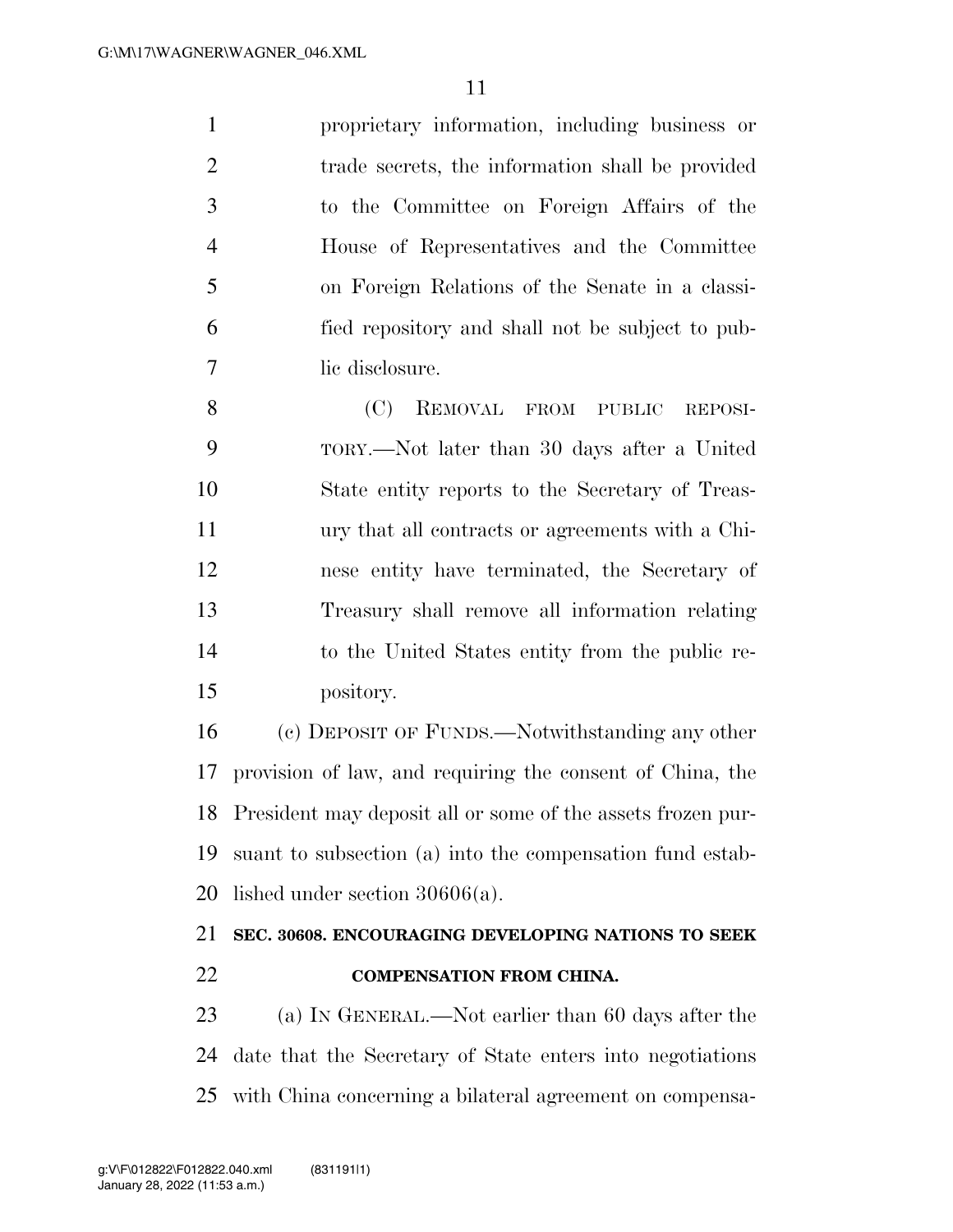tion pursuant to section 30607, if China did not enter into, or abide by, a contract or agreement relating to such negotiations, the Secretary of State shall submit to the appropriate congressional committees a report described in subsection (b).

 (b) REPORT.—The report described in this subsection shall include information concerning strategies to encour- age and support developing countries that are facing a se- vere health and economic crisis due to China's actions dur- ing the spread of the virus responsible for COVID–19 and indebted to China to freeze, repossess, and seize Chinese assets and holdings in each such country, renege on loans or debt, and expropriate ports in order to fund response efforts to the spread of the virus responsible for COVID– 19 if China does not provide compensation to such devel-oping countries.

(c) DEFINITIONS.—In this section:

- (1) APPROPRIATE CONGRESSIONAL COMMIT- TEES.—The term ''appropriate congressional com-mittees'' means—
- (A) the Committee on Foreign Affairs of 22 the House of Representatives; and (B) the Committee on Foreign Relations of
- the Senate.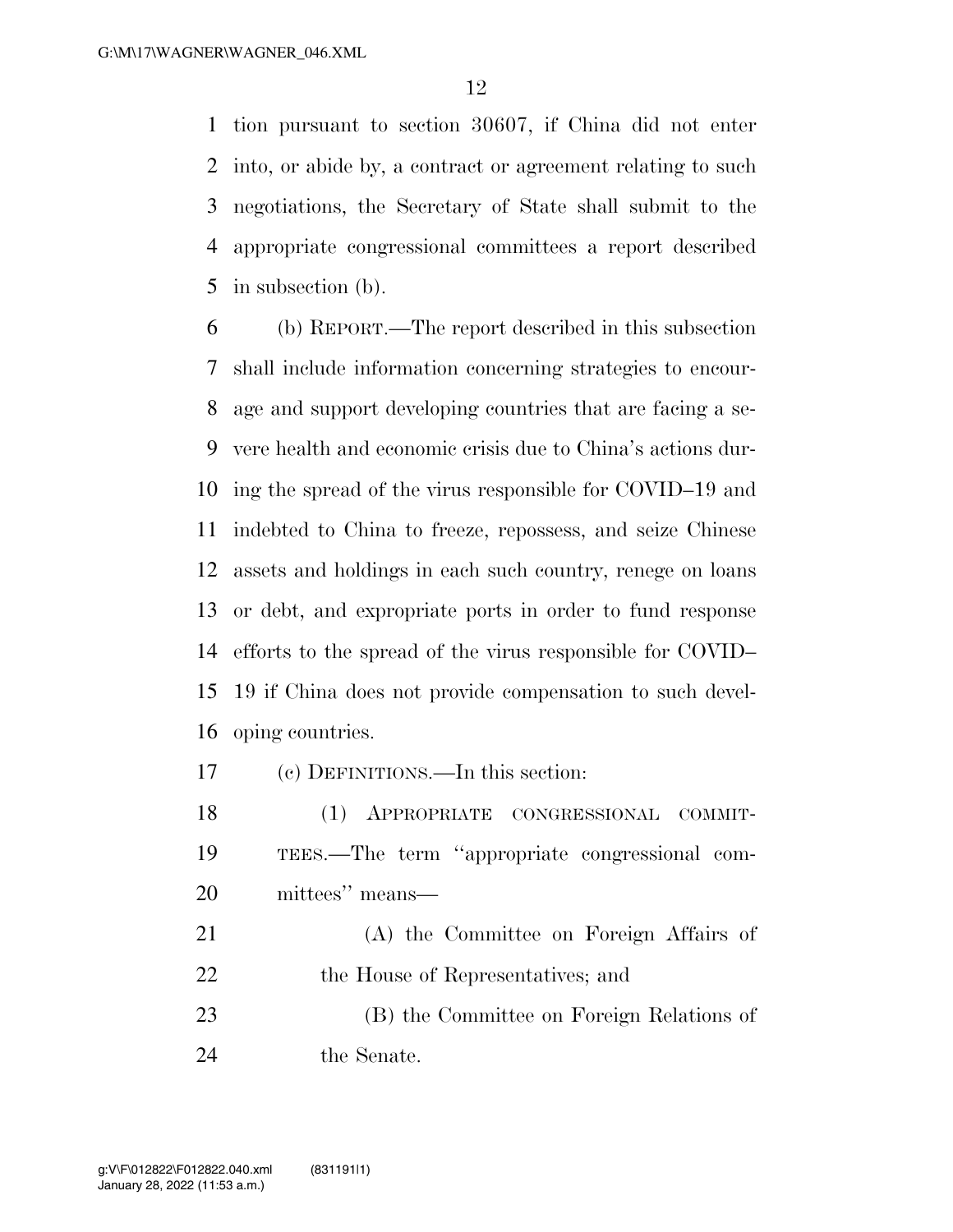| $\mathbf{1}$   | (2) CHINESE ASSETS AND HOLDINGS.—The                        |
|----------------|-------------------------------------------------------------|
| $\overline{2}$ | term "Chinese assets and holdings" means the fol-           |
| 3              | lowing entities in a developing country—                    |
| $\overline{4}$ | (A) Chinese state-owned entities;                           |
| 5              | (B) Chinese entities financed, directed, or                 |
| 6              | controlled by China or the Chinese Communist                |
| 7              | Party; or                                                   |
| 8              | (C) entities organized under the laws of a                  |
| 9              | developing country that are financed, directed,             |
| 10             | or controlled by China or the Chinese Com-                  |
| 11             | munist Party.                                               |
| 12             | SEC. 30609. SUSPENSION OF REQUESTS MADE BY CHINESE          |
|                |                                                             |
| 13             | ENTITIES TO ACQUIRE UNITED STATES ENTI-                     |
| 14             | TIES UNDER CERTAIN CIRCUMSTANCES.                           |
| 15             | (a) IN GENERAL.—Not earlier than 60 days after the          |
| 16             | date that the Secretary of State enters into negotiations   |
| 17             | with China concerning a bilateral agreement on compensa-    |
| 18             | tion pursuant to section 30607, the President shall sus-    |
| 19             | pend review of requests made by a Chinese entity to ac-     |
| <b>20</b>      | quire a United States entity to the Committee on Foreign    |
| 21             | Investment in the United States.                            |
| 22             | (b) APPLICATION.—Subsection (a) shall only apply if         |
| 23             | China did not enter into, or abide by, a contract or agree- |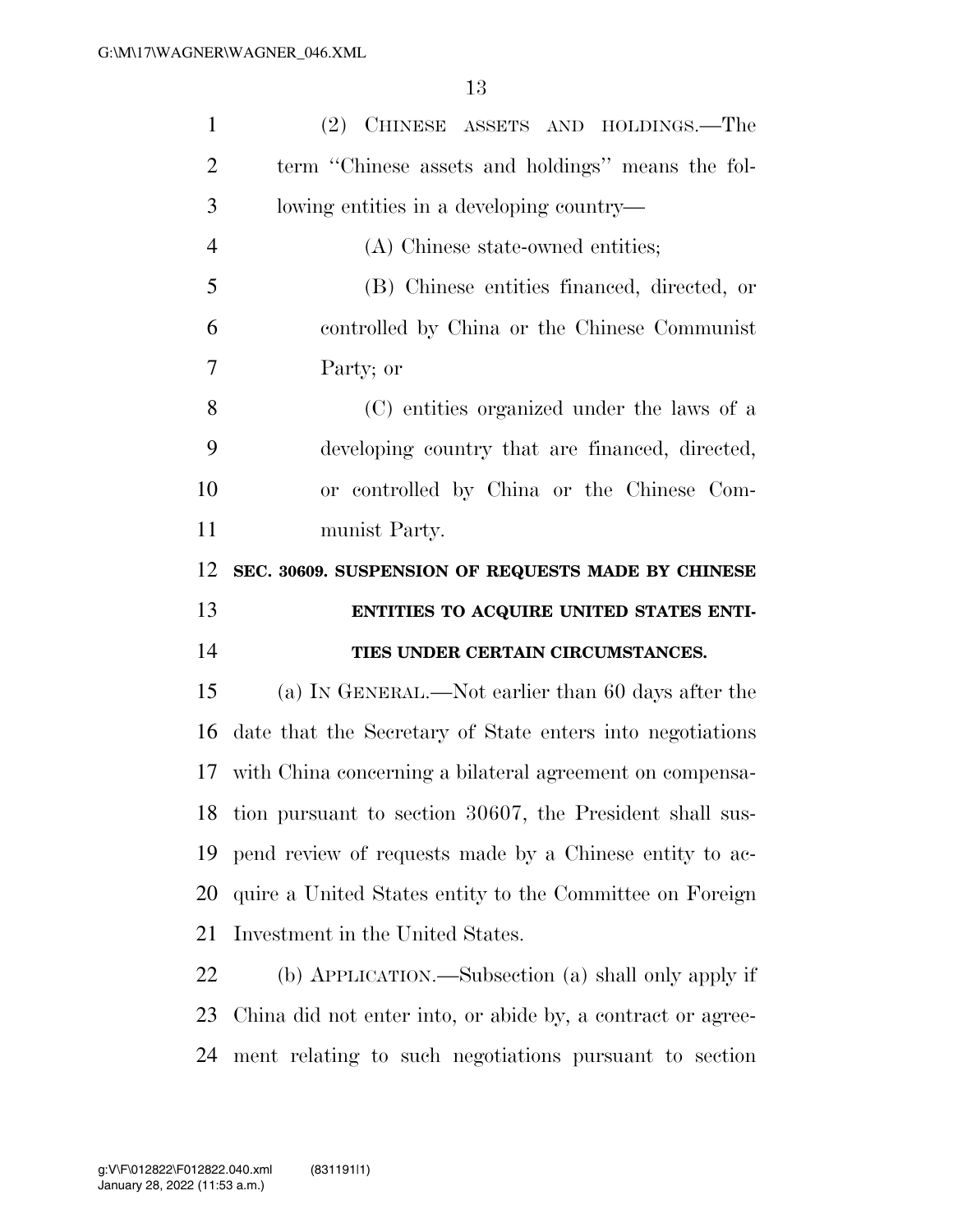30607, and such suspension shall be lifted if such contract or agreement is established.

## **SEC. 30610. PROHIBITION ON PROCUREMENT OF CERTAIN PRODUCTS FROM A COVERED FOREIGN ENTI- TY, INCLUDING PRODUCTS INTENDED TO BE INCLUDED IN THE STRATEGIC NATIONAL STOCKPILE.**

 (a) PROHIBITION ON USE OF FEDERAL FUNDS FOR FOREIGN PROCUREMENT.—No Federal funds may be used to procure by contract, subcontract, grant, coopera- tive agreement, or otherwise any product sourced, manu- factured, or assembled in whole or in part by a covered foreign entity that poses a supply chain risk to the na- tional security of the United States, including products identified in the report required under subsection (b).

- (b) REPORT.—
- (1) IN GENERAL.—Not later than 60 days after the date of the enactment of this Act, the President shall submit to the appropriate congressional com- mittees a report concerning supply chain risks and vulnerabilities posed by a covered foreign entity to the national security, including health security, of the United States, and methods to mitigate such 24 risks and vulnerabilities.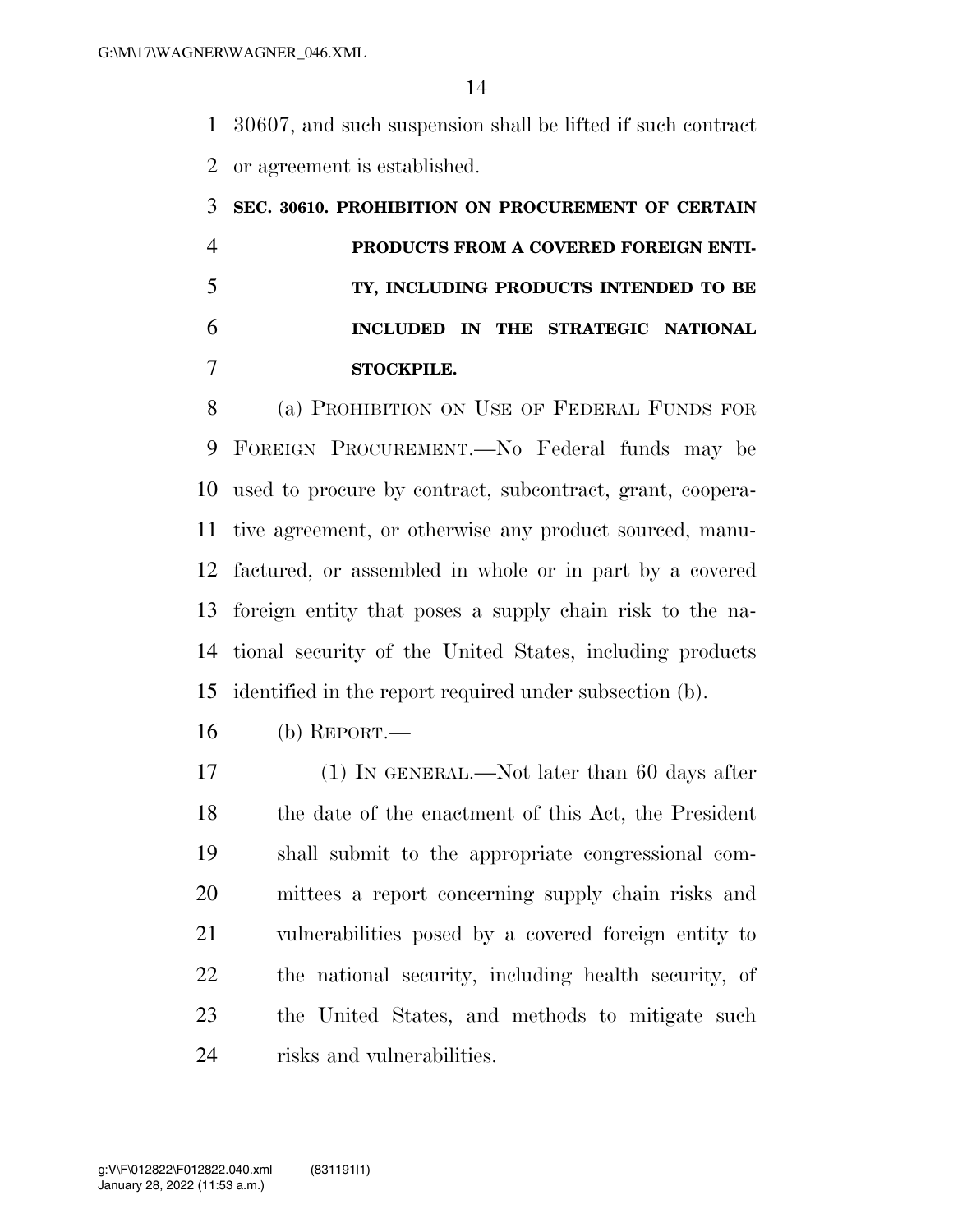| $\mathbf{1}$   | (2) MATTERS INCLUDED.—The report required                     |
|----------------|---------------------------------------------------------------|
| $\overline{2}$ | under paragraph (1) shall include information relat-          |
| 3              | ing to such business sectors:                                 |
| $\overline{4}$ | (A) Pharmaceutical.                                           |
| 5              | (B) Medical.                                                  |
| 6              | (C) Rare earth material.                                      |
| 7              | (D) Cybersecurity.                                            |
| 8              | (E) Information security.                                     |
| 9              | (F) Communication technology, including                       |
| 10             | fifth generation technology.                                  |
| 11             | (G) Electronics.                                              |
| 12             | (c) WAIVER.—The President may waive the prohibi-              |
| 13             | tions under this section with respect to a product if the     |
| 14             | President determines and reports to the appropriate con-      |
| 15             | gressional committees that such waiver is in the national     |
| 16             | security interests of the United States.                      |
| 17             | (d) TERMINATION.—The President may terminate                  |
|                | 18 the prohibition with respect to a product if the President |
| 19             | determines and reports to the appropriate congressional       |
| 20             | committees not less than 15 days before such termination      |
| 21             | takes effect that China—                                      |
| 22             | (1) acknowledges intentionally distorting and                 |
| 23             | concealing information concerning the spread of the           |
| 24             | virus responsible for COVID-19; and                           |
|                |                                                               |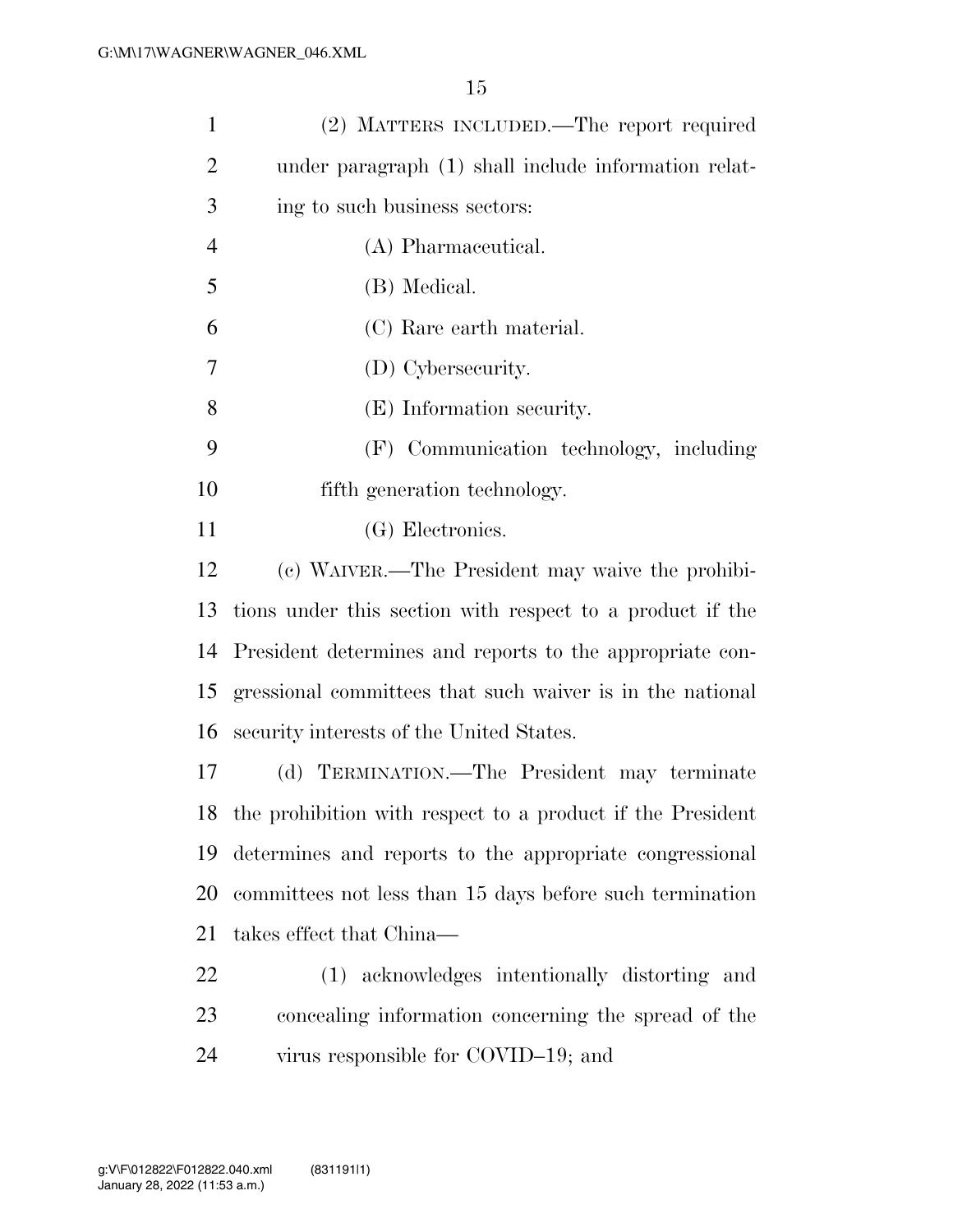| 1              | (2) provides compensation to the United States   |
|----------------|--------------------------------------------------|
| $\overline{2}$ | actions described in paragraph (1), which<br>for |
| 3              | caused—                                          |
| $\overline{4}$ | (A) avoidable loss of life, health, or prop-     |
| 5              | erty of citizens of the United States; and       |
| 6              | (B) damage to the national economy of the        |
| 7              | United States.                                   |
| 8              | (e) DEFINITIONS.—In this section:                |
| 9              | (1) APPROPRIATE CONGRESSIONAL COMMIT-            |
| 10             | TEES.—The term "appropriate congressional com-   |
| 11             | mittees" means—                                  |
| 12             | (A) the Committee on Foreign Affairs of          |
| 13             | the House of Representatives;                    |
| 14             | (B) the Committee on Energy and Com-             |
| 15             | merce of the House of Representatives;           |
| 16             | (C) the Committee on Homeland Security           |
| 17             | of the House of Representatives;                 |
| 18             | (D) the Committee on Armed Services of           |
| 19             | the House of Representatives;                    |
| 20             | (E) the Committee on Veterans' Affairs of        |
| 21             | the House of Representatives;                    |
| 22             | (F) the Committee on Ways and Means of           |
| 23             | the House of Representatives;                    |
| 24             | (G) the Committee on Foreign Relations of        |
| 25             | the Senate;                                      |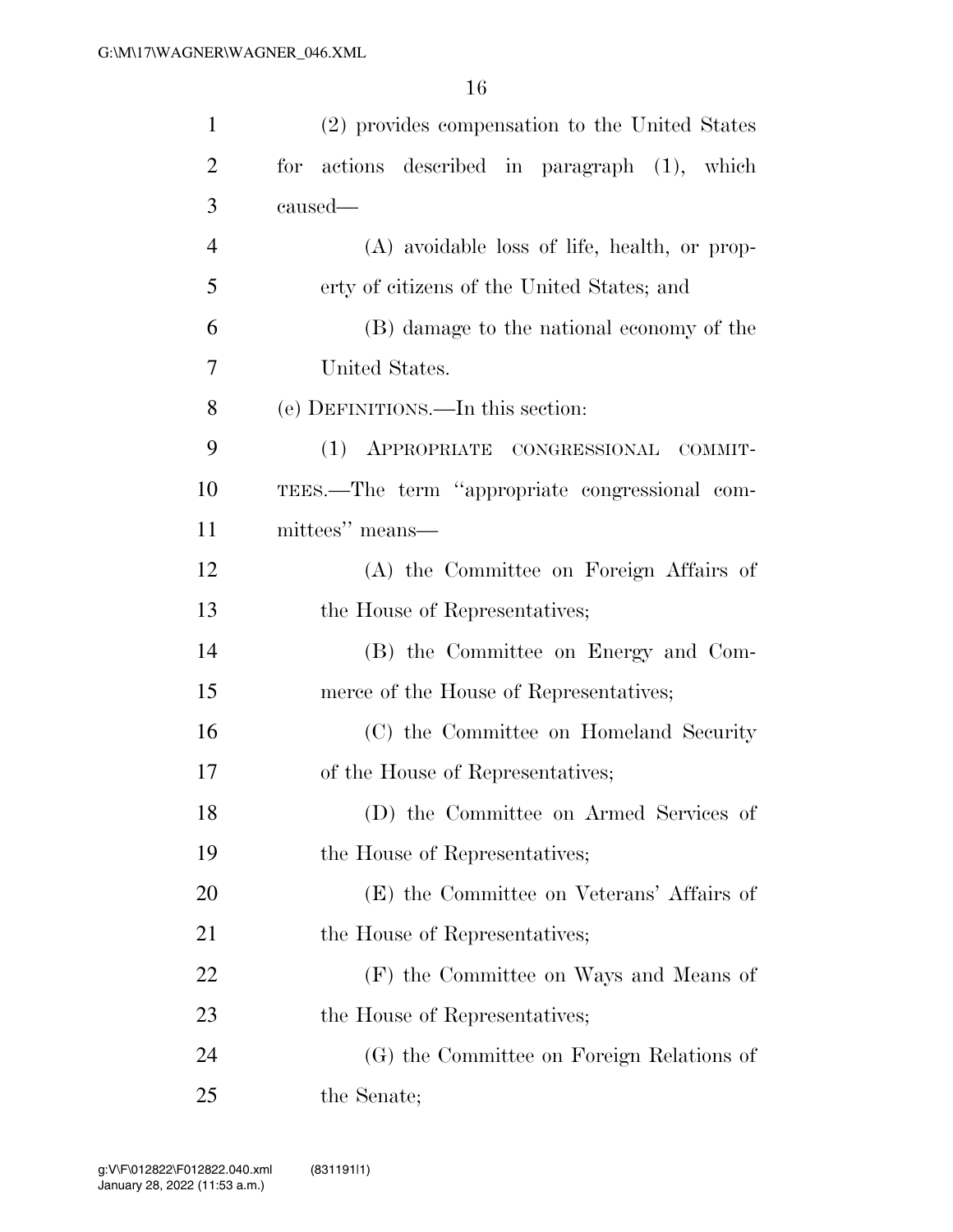| $\mathbf{1}$   | (H) the Committee on Health, Education,                    |
|----------------|------------------------------------------------------------|
| $\overline{2}$ | Labor, and Pensions of the Senate;                         |
| 3              | (I) the Committee on Homeland Security                     |
| $\overline{4}$ | and Governmental Affairs of the Senate;                    |
| 5              | (J) the Committee on Armed Services of                     |
| 6              | the Senate; and                                            |
| 7              | (K) the Committee on Veterans' Affairs of                  |
| 8              | the Senate.                                                |
| 9              | (2) COVERED FOREIGN ENTITY.—The<br>term                    |
| 10             | "covered foreign entity" means any entity domiciled        |
| 11             | in China or subject to influence or control by China       |
| 12             | or the Communist Party of China, as determined by          |
| 13             | the Secretary of State.                                    |
|                |                                                            |
| 14             | SEC. 30611. REPORT ON INTEGRITY OF THE UNITED STATES       |
| 15             | SUPPLY CHAIN.                                              |
| 16             | (a) IN GENERAL.—Not later than 60 days after the           |
| 17             | date of the enactment of this Act, the Secretary of Com-   |
| 18             | merce shall submit to the appropriate congressional com-   |
| 19             | mittees a report concerning strategies to incentivize, re- |
| 20             | quire, or compensate United States persons for relocating  |
| 21             | or repatriating United States business activities and as-  |
| 22             | sets from China to the United States.                      |
| 23             | MATTERS INCLUDED.—The report required<br>(b)               |
| 24             | under subsection (a) shall include information relating to |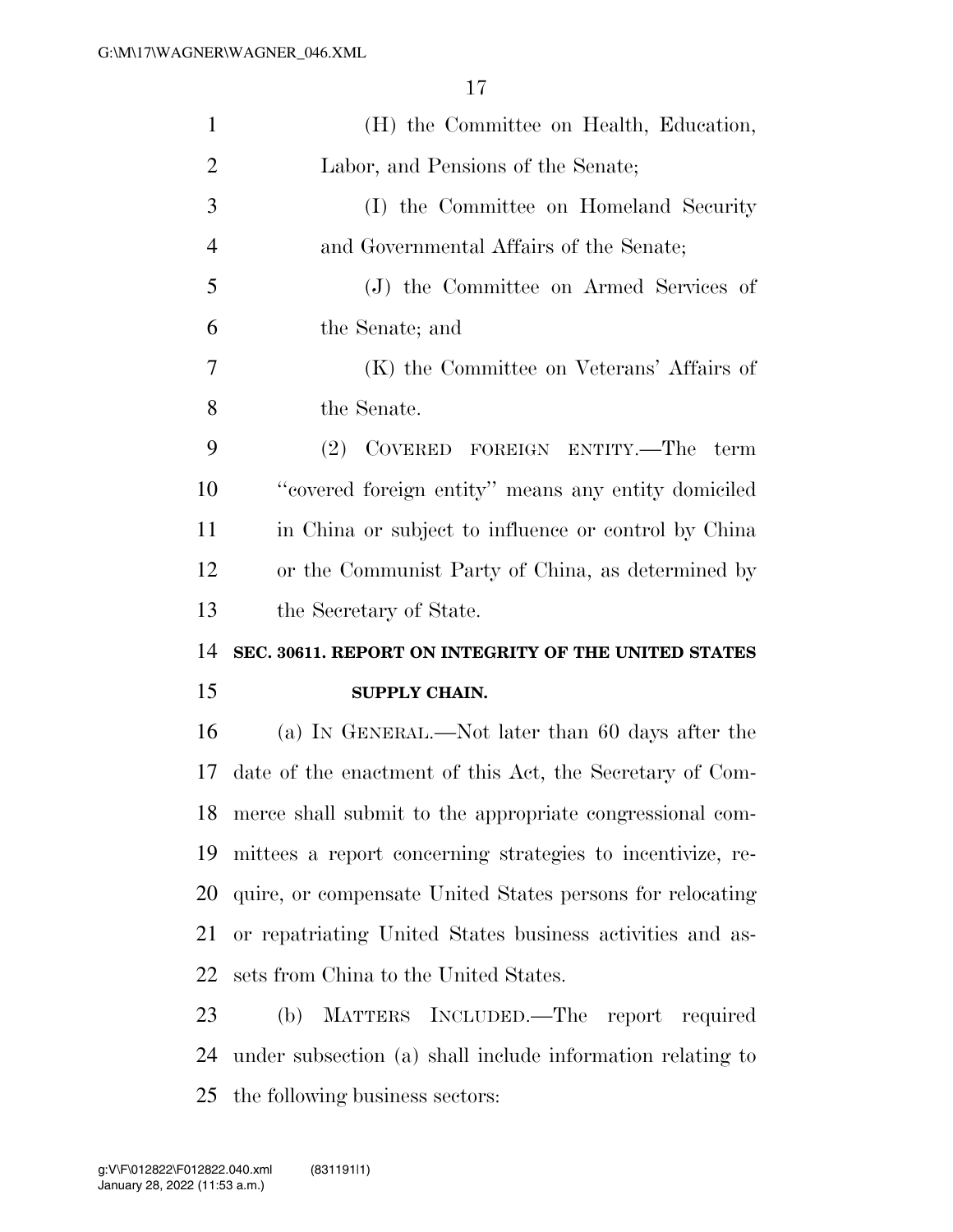| $\mathbf{1}$   | (1) Pharmaceutical.                            |
|----------------|------------------------------------------------|
| $\overline{2}$ | $(2)$ Medical.                                 |
| 3              | (3) Electronics.                               |
| $\overline{4}$ | (4) Information and communications<br>tech-    |
| 5              | nology.                                        |
| 6              | $(5)$ Science.                                 |
| 7              | $(6)$ Defense industries.                      |
| 8              | (c) DEFINITIONS.—In this section:              |
| 9              | (1) APPROPRIATE CONGRESSIONAL COMMIT-          |
| 10             | TEES.—The term "appropriate congressional com- |
| 11             | mittees" means—                                |
| 12             | (A) the Committee on Foreign Affairs of        |
| 13             | the House of Representatives;                  |
| 14             | (B) the Committee on Energy and Com-           |
| 15             | merce of the House of Representatives;         |
| 16             | (C) the Committee on Financial Services of     |
| 17             | the House of Representatives;                  |
| 18             | (D) the Committee on Foreign Relations of      |
| 19             | the Senate;                                    |
| 20             | (E) the Committee on Commerce, Science,        |
| 21             | and Transportation of the Senate; and          |
| 22             | (F) the Committee on Finance of the Sen-       |
| 23             | ate.                                           |
| 24             | (2) PERSON.—The term "person" means—           |
| 25             | $(A)$ a natural person;                        |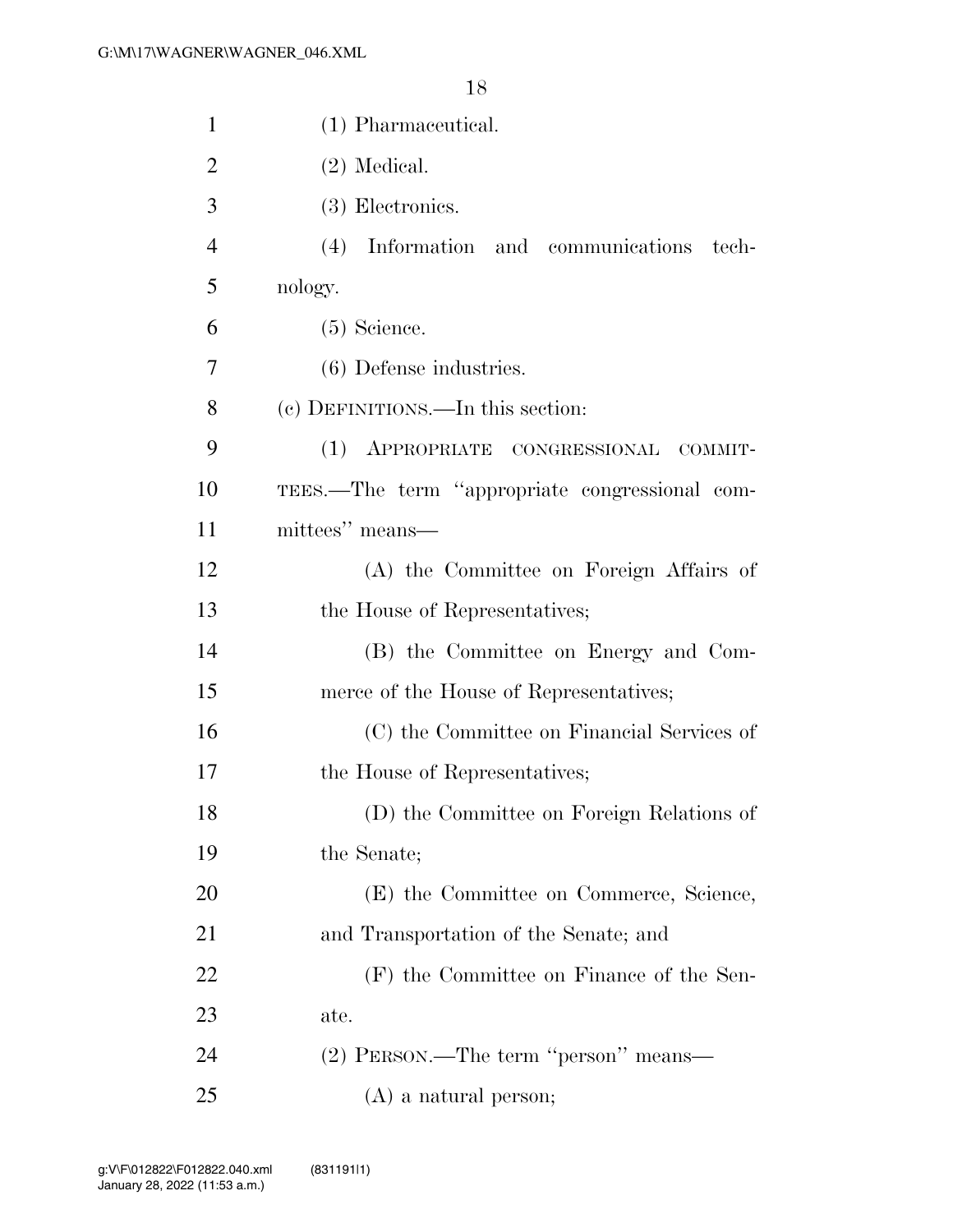| $\mathbf{1}$   | (B) a corporation, business association,            |
|----------------|-----------------------------------------------------|
| $\overline{2}$ | partnership, society, trust, financial institution, |
| 3              | insurer, underwriter, guarantor, and any other      |
| $\overline{4}$ | business organization, any other nongovern-         |
| 5              | mental entity, organization, or group, or any       |
| 6              | government or agency thereof; and                   |
| 7              | (C) any successor to any entity described           |
| 8              | in subparagraph $(B)$ .                             |
| 9              | <b>(3)</b><br>UNITED STATES PERSON.—The<br>term     |
| 10             | "United States person" means—                       |
| 11             | $(A)$ any individual who is a citizen or na-        |
| 12             | tional of the United States or who is an indi-      |
| 13             | vidual described in subparagraph (B) of section     |
| 14             | $274B(a)(3)$ of the Immigration and Nationality     |
| 15             | Act $(8 \text{ U.S.C. } 1324b(a)(3))$ ; or          |
| 16             | (B) a corporation or other legal entity             |
| 17             | which is organized under the laws of the United     |
| 18             | States, any State or territory thereof, or the      |
| 19             | District of Columbia.                               |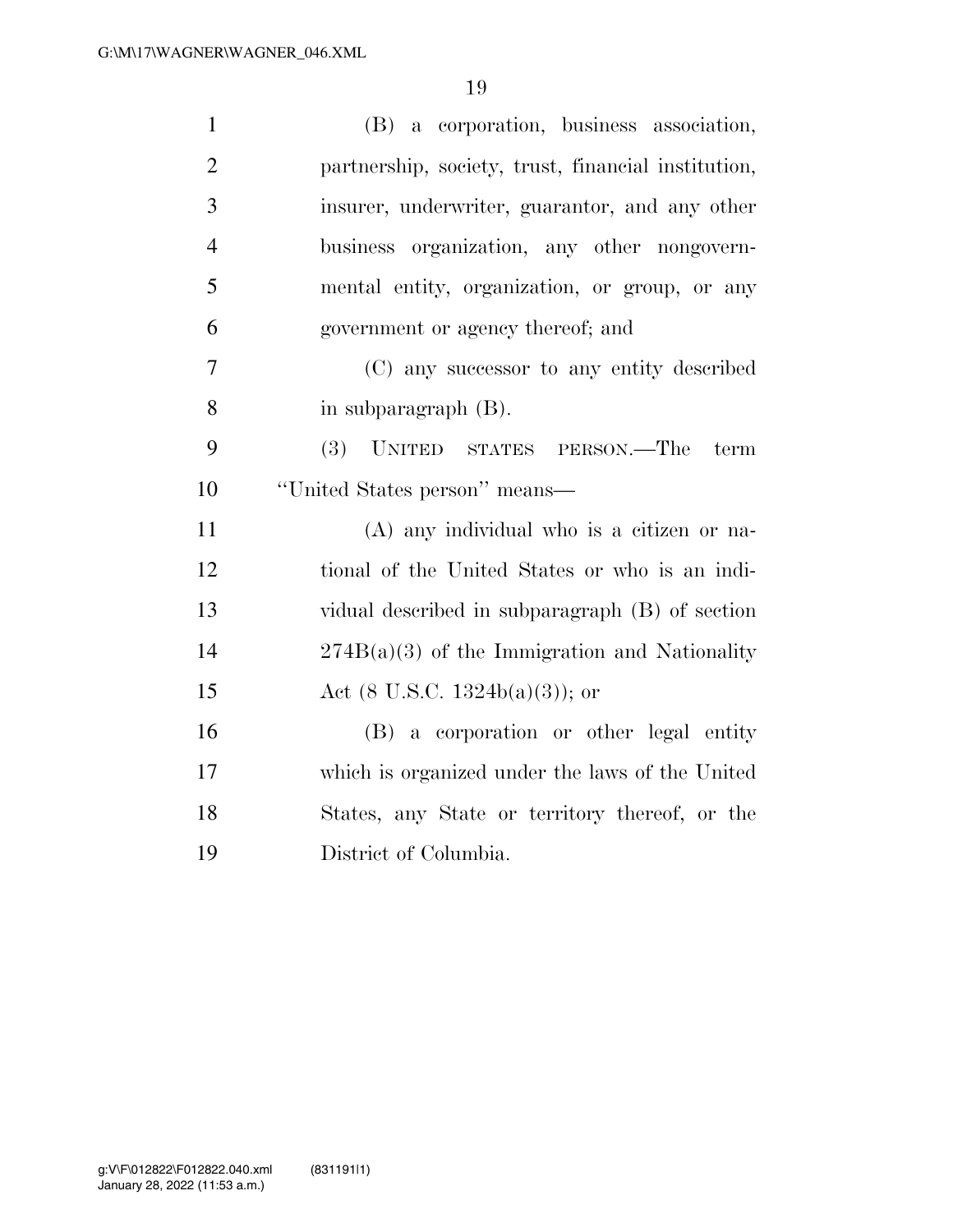| $\mathbf{1}$   | SEC. 30612. RESTRICTION ON FEDERAL FUNDS TO PRO-             |
|----------------|--------------------------------------------------------------|
| $\overline{2}$ | POSE, FINALIZE, IMPLEMENT, OR ENFORCE                        |
| 3              | ANY RULE THAT RECONSIDERS OR AMENDS                          |
| $\overline{4}$ | CERTAIN BUREAU OF INDUSTRY AND SECU-                         |
| 5              | <b>RITY RULES.</b>                                           |
| 6              | No Federal funds may be used to propose, finalize,           |
| 7              | implement, or enforce any rule that reconsiders or amends    |
| 8              | Bureau of Industry and Security's—                           |
| 9              | $(1)$ rule dated April 28, 2020, and titled,                 |
| 10             | "Elimination of License Exception Civil End Users"           |
| 11             | $(CIV)$ " (85 Fed. Reg. 23470); or                           |
| 12             | $(2)$ rule dated April 28, 2020, and titled, "Ex-            |
| 13             | pansion of Export, Reexport, and Transfer (in-Coun-          |
| 14             | try) Controls for Military End Use or Military End           |
| 15             | Users in the People's Republic of China, Russia, or          |
| 16             | Venezuela" (85 Fed. Reg. 23459).                             |
| 17             | SEC. 30613. AUTHORIZATION OF SANCTIONS.                      |
| 18             | (a) IN GENERAL.—The President shall impose the               |
| 19             | sanctions described in subsection (b) with respect to a for- |
| 20             | eign person the President determines, based on credible      |
| 21             | evidence, is one of the following:                           |
| 22             | $(1)$ A government official, or a senior associate           |
| 23             | of such an official, of China.                               |
| 24             | $(2)$ A Chinese manufacturer or supplier, or a               |
| 25             | corporate officer of, or a principal shareholder with        |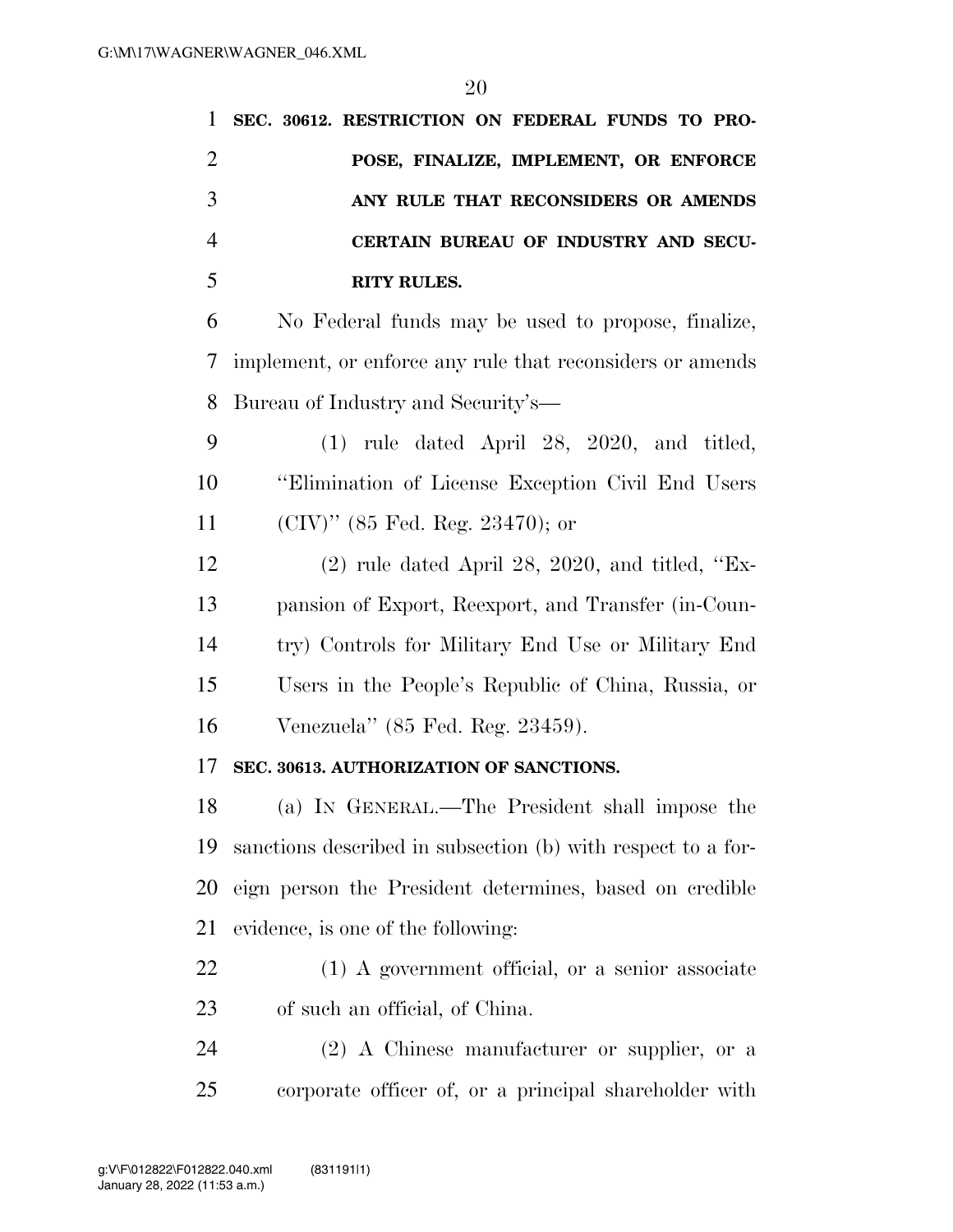| $\mathbf{1}$   | controlling interests in, such a manufacturer or sup- |
|----------------|-------------------------------------------------------|
| $\overline{2}$ | plier, in the following industries:                   |
| 3              | (A) Artificial intelligence.                          |
| $\overline{4}$ | (B) Genetic engineering technologies.                 |
| 5              | (C) Semiconductors.                                   |
| 6              | (D) Lithium battery manufacturing.                    |
| 7              | (E) High-capacity computing.                          |
| 8              | (F) Quantum computing.                                |
| 9              | (G) Medical equipment.                                |
| 10             | (H) Pharmaceuticals.                                  |
| 11             | (I) Robotics.                                         |
| 12             | (J) Biotechnology.                                    |
| 13             | (3) An individual, corporate officer, or principal    |
| 14             | shareholder with controlling interests in a medical   |
| 15             | equipment supplier or pharmaceutical manufacturer     |
| 16             | entity that profited from the global response to the  |
| 17             | spread of the virus responsible for COVID-19.         |
| 18             | (4) A citizen of China who the President deter-       |
| 19             | $mines$ to $-$                                        |
| 20             | $(A)$ be responsible for or complicit in, or to       |
| 21             | have engaged in, the misappropriation, receipt,       |
| 22             | or use of intellectual property stolen from           |
| 23             | United States persons if that misappropriation,       |
| 24             | receipt, or use is reasonably likely to result in,    |
| 25             | or has materially contributed to, a significant       |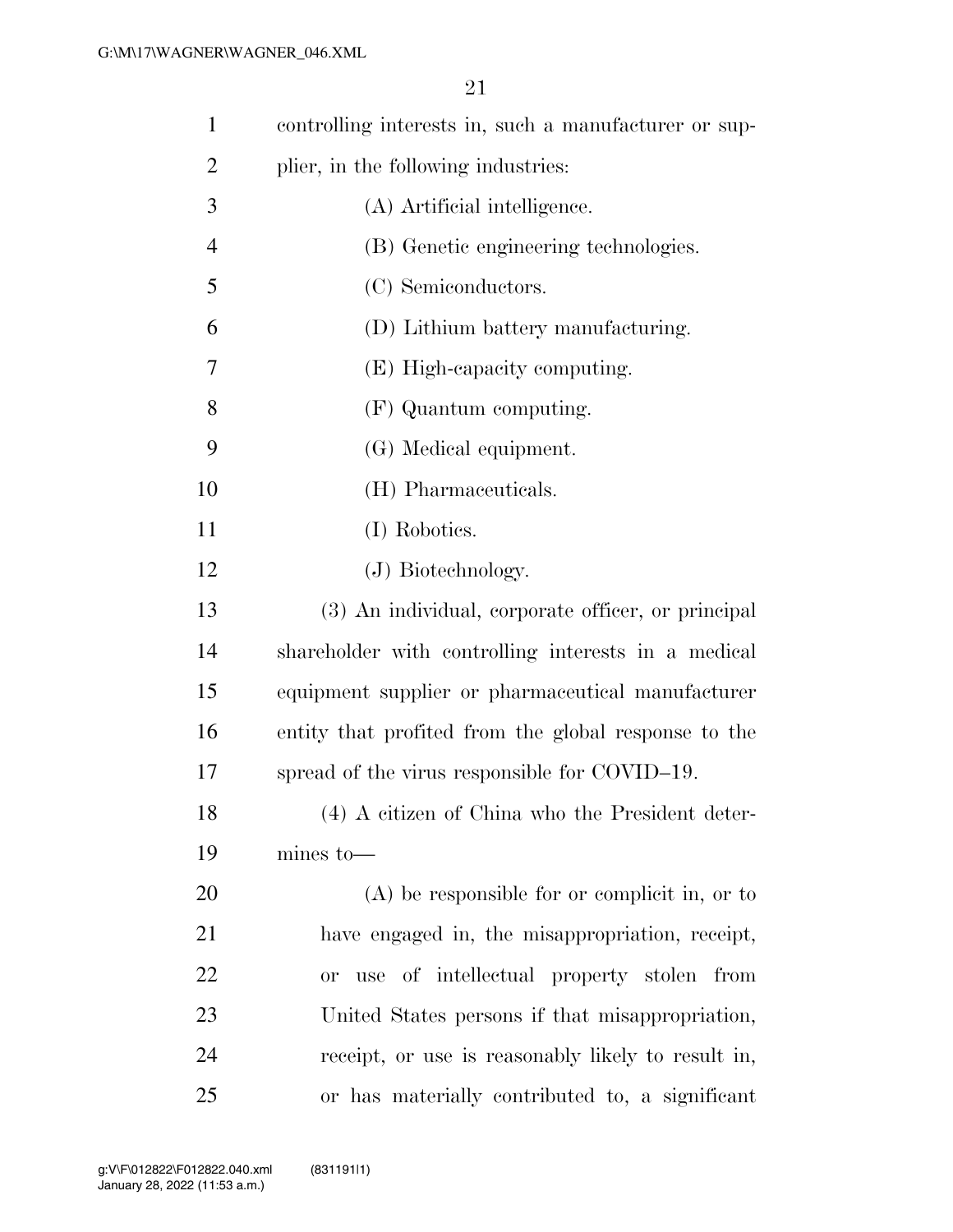| $\mathbf{1}$     | threat to the national security, foreign policy, or    |
|------------------|--------------------------------------------------------|
| $\overline{2}$   | economy of the United States;                          |
| 3                | (B) have materially assisted, sponsored, or            |
| $\overline{4}$   | provided financial, material, or technological         |
| 5                | support for, or goods or services to or in sup-        |
| 6                | port of-                                               |
| $\boldsymbol{7}$ | (i) any activity described in subpara-                 |
| 8                | graph $(A)$ ; or                                       |
| 9                | (ii) any person the property and inter-                |
| 10               | ests in property of which are blocked pur-             |
| 11               | suant to subsection $(b)(1)$ ;                         |
| 12               | (C) be owned or controlled by, or to have              |
| 13               | acted or purported to act for or on behalf of,         |
| 14               | directly or indirectly, any person the property        |
| 15               | and interests in property of which are blocked         |
| 16               | pursuant to subsection $(b)(1)$ ;                      |
| 17               | (D) have attempted to engage in any of                 |
| 18               | the activity described in subparagraph $(A)$ , $(B)$ , |
| 19               | or $(C)$ ; or                                          |
| 20               | $(E)$ be a corporate officer of, or a principal        |
| 21               | shareholder with controlling interests in, an en-      |
| 22               | tity described in any of subparagraph $(A)$ , $(B)$ ,  |
| 23               | $(C)$ , or $(D)$ .                                     |
| 24               | (5) A Chinese state-owned entity or a Chinese          |
| 25               | entity financed, directed, or controlled by the Gov-   |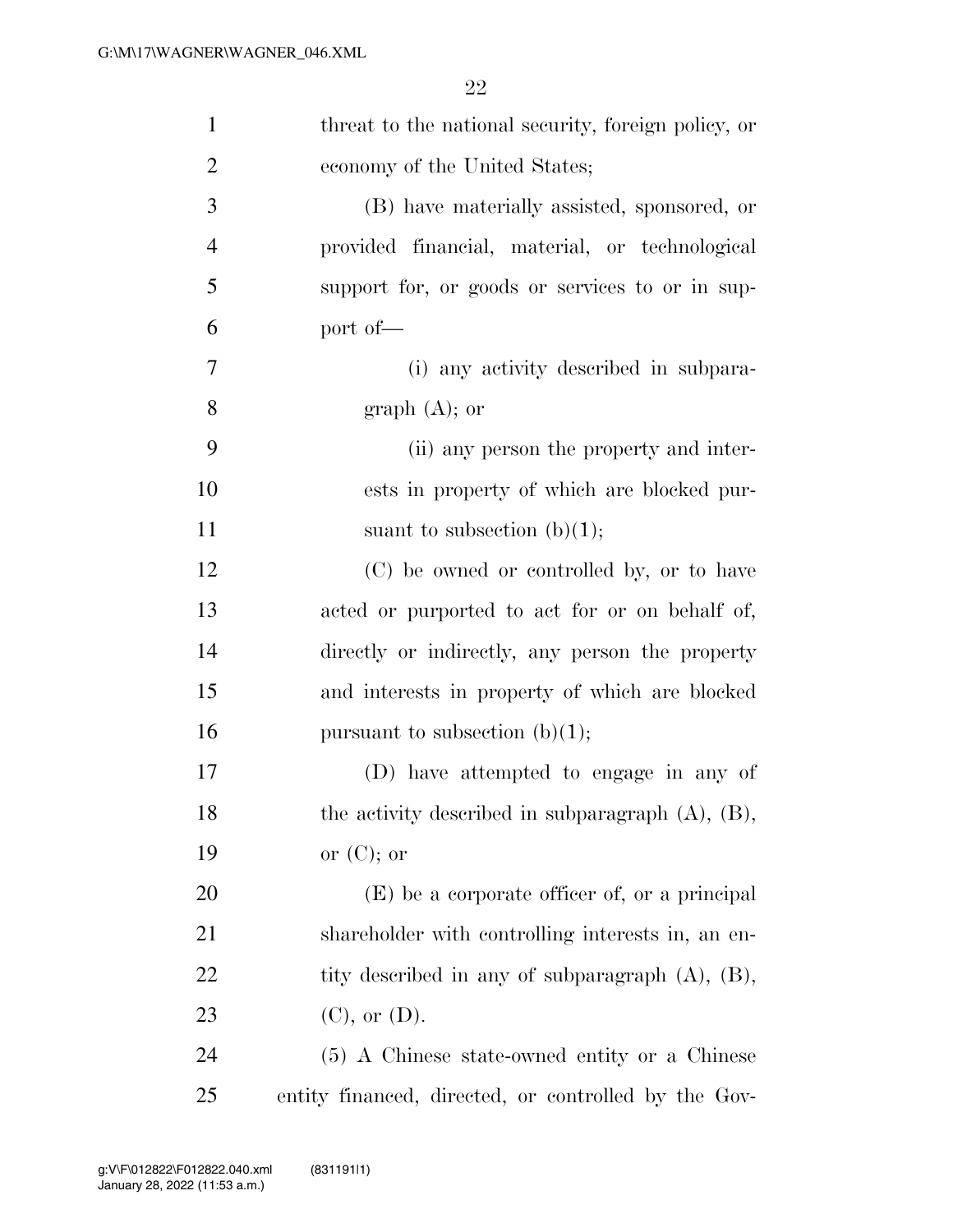| $\mathbf{1}$   | ernment of China or the Chinese Communist Party,       |
|----------------|--------------------------------------------------------|
| $\overline{c}$ | that the President determines to, on or after the      |
| 3              | date of the enactment of this Act—                     |
| $\overline{4}$ | $(A)$ be responsible for or complicit in, or to        |
| 5              | have engaged in, censorship, surveillance, or          |
| 6              | any other similar or related activity through          |
| $\overline{7}$ | means of telecommunications, including the             |
| 8              | internet;                                              |
| 9              | (B) have materially assisted, sponsored, or            |
| 10             | provided financial, material, or technological         |
| 11             | support for, or goods or services to or in sup-        |
| 12             | port of-                                               |
| 13             | (i) any activity described in subpara-                 |
| 14             | graph $(A)$ ; or                                       |
| 15             | (ii) any person the property and inter-                |
| 16             | ests in property of which are blocked pur-             |
| 17             | suant to subsection $(b)(1)$ ;                         |
| 18             | (C) be owned or controlled by, or to have              |
| 19             | acted or purported to act for or on behalf of,         |
| 20             | directly or indirectly, any person the property        |
| 21             | and interests in property of which are blocked         |
| 22             | pursuant to subsection $(b)(1)$ ;                      |
| 23             | (D) have attempted to engage in any of                 |
| 24             | the activity described in subparagraph $(A)$ , $(B)$ , |
| 25             | or $(C)$ ; or                                          |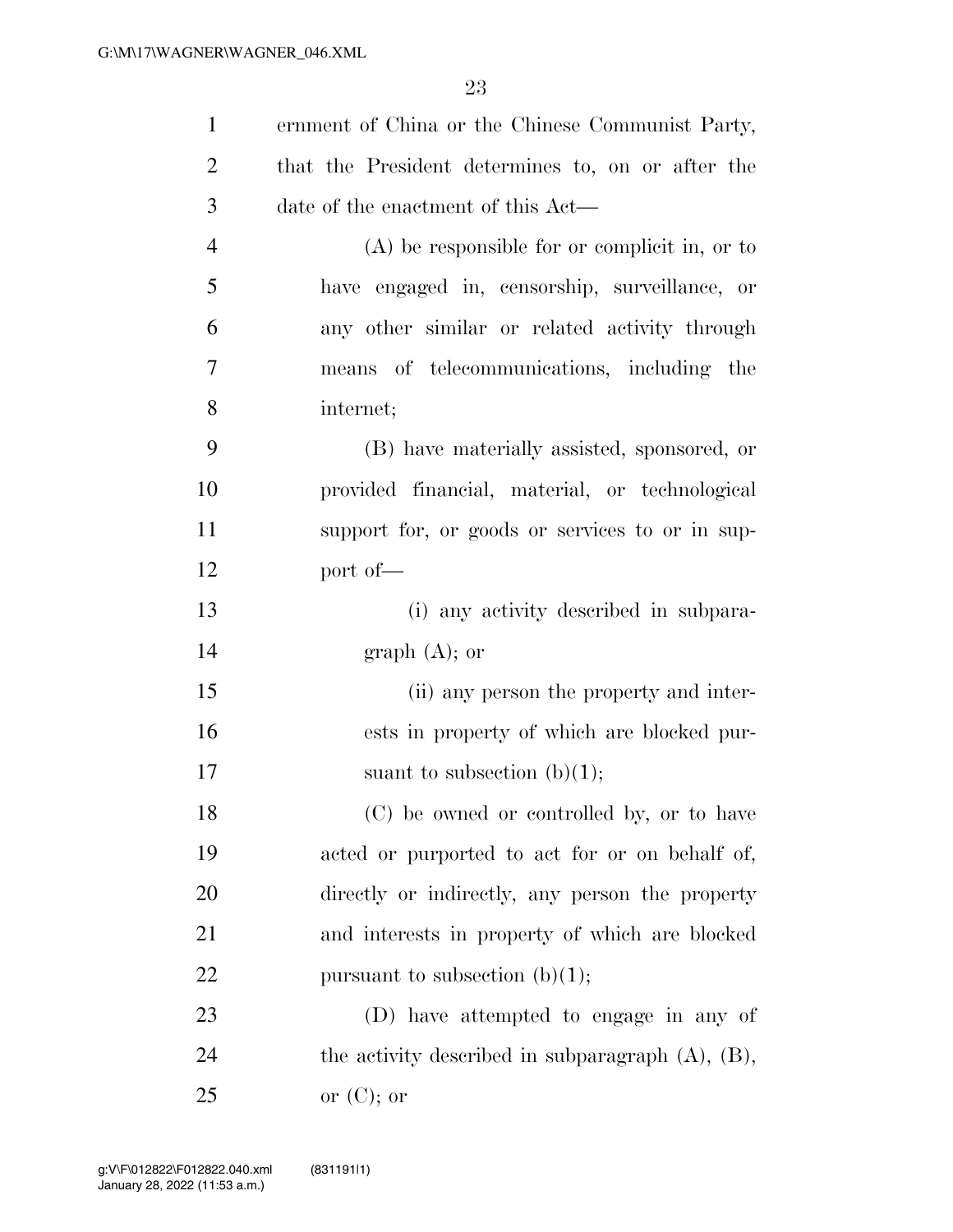(E) be a corporate officer of, or a principal shareholder with controlling interests in, an en- tity described in any of subparagraph (A), (B), 4 (C), or (D).

 (b) SANCTIONS DESCRIBED.—The sanctions de-scribed in this subsection are the following:

 (1) ASSET BLOCKING.—The President shall ex- ercise all of the powers granted to the President under the International Emergency Economic Pow- ers Act (50 U.S.C. 1701 et seq.) to the extent nec- essary to block and prohibit all transactions in prop- erty and interests in property of a foreign person identified in the report required under subsection (a) if such property and interests in property are in the United States, come within the United States, or come within the possession or control of a United States person.

 (2) INELIGIBILITY FOR VISAS, ADMISSION, OR PAROLE.—

 (A) VISAS, ADMISSION, OR PAROLE.—A foreign person described in subsection (a) and his or her immediate family members is— (i) inadmissible to the United States;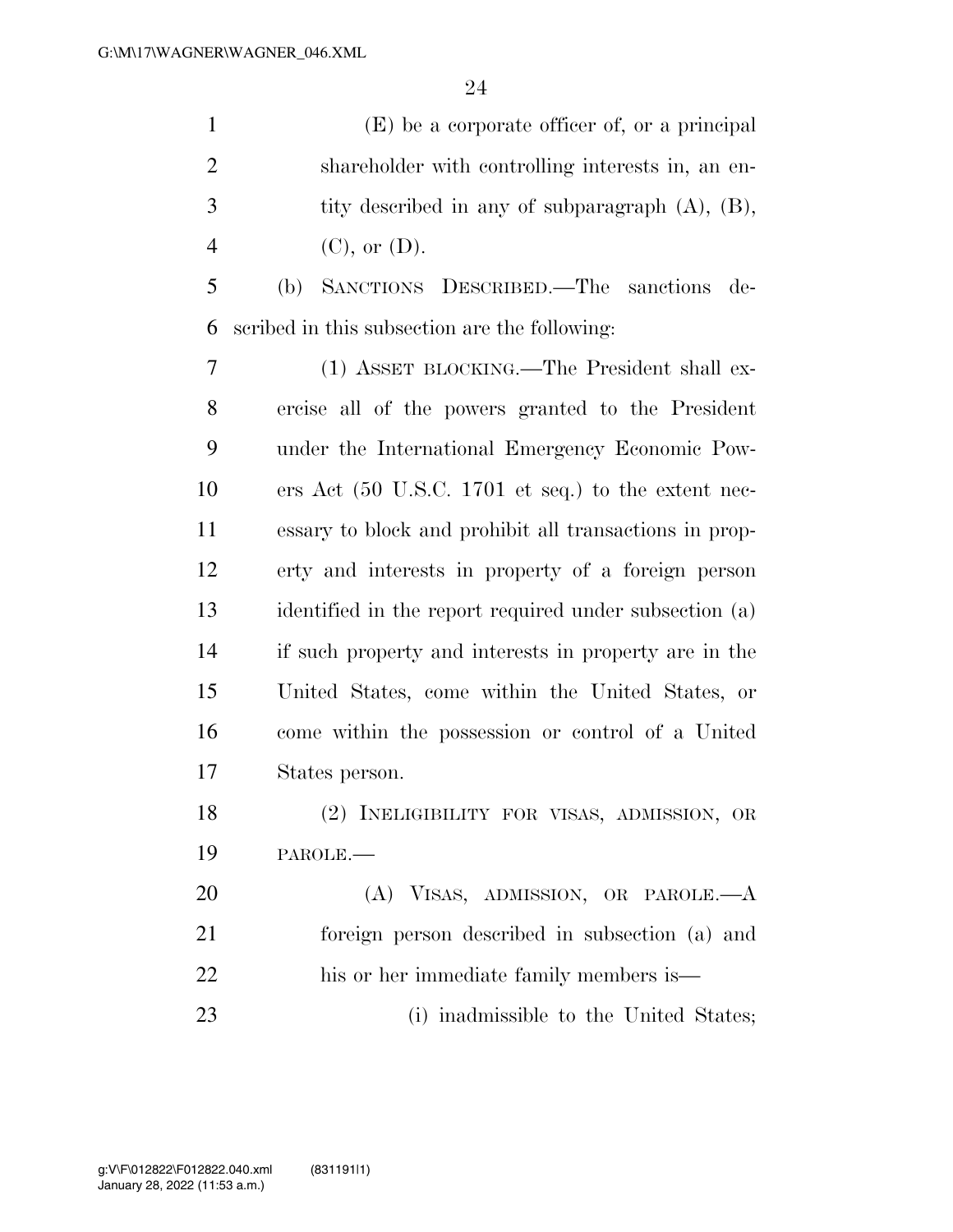| $\mathbf{1}$   | (ii) ineligible to receive a visa or other       |
|----------------|--------------------------------------------------|
| $\overline{2}$ | documentation to enter the United States;        |
| 3              | and                                              |
| $\overline{4}$ | (iii) otherwise ineligible to be admitted        |
| 5              | or paroled into the United States or to re-      |
| 6              | ceive any other benefit under the Immigra-       |
| 7              | tion and Nationality Act (8 U.S.C. 1101 et       |
| 8              | $seq.$ ).                                        |
| 9              | (B) CURRENT VISA REVOKED.—                       |
| 10             | (i) IN GENERAL.—A foreign person                 |
| 11             | described in subsection (a) is subject to        |
| 12             | revocation of any visa or other entry docu-      |
| 13             | mentation regardless of when the visa or         |
| 14             | other entry documentation is or<br>was           |
| 15             | issued.                                          |
| 16             | (ii) IMMEDIATE EFFECT.—A revoca-                 |
| 17             | tion under clause (i) shall—                     |
| 18             | (I) take effect immediately; and                 |
| 19             | (II) automatically cancel<br>any                 |
| 20             | other valid visa or entry documenta-             |
| 21             | tion that is in the alien's possession.          |
| 22             | (C) EXCEPTION TO COMPLY WITH INTER-              |
| 23             | NATIONAL OBLIGATIONS.—Sanctions under this       |
| 24             | paragraph shall not apply with respect to a for- |
| 25             | eign person if admitting or paroling such per-   |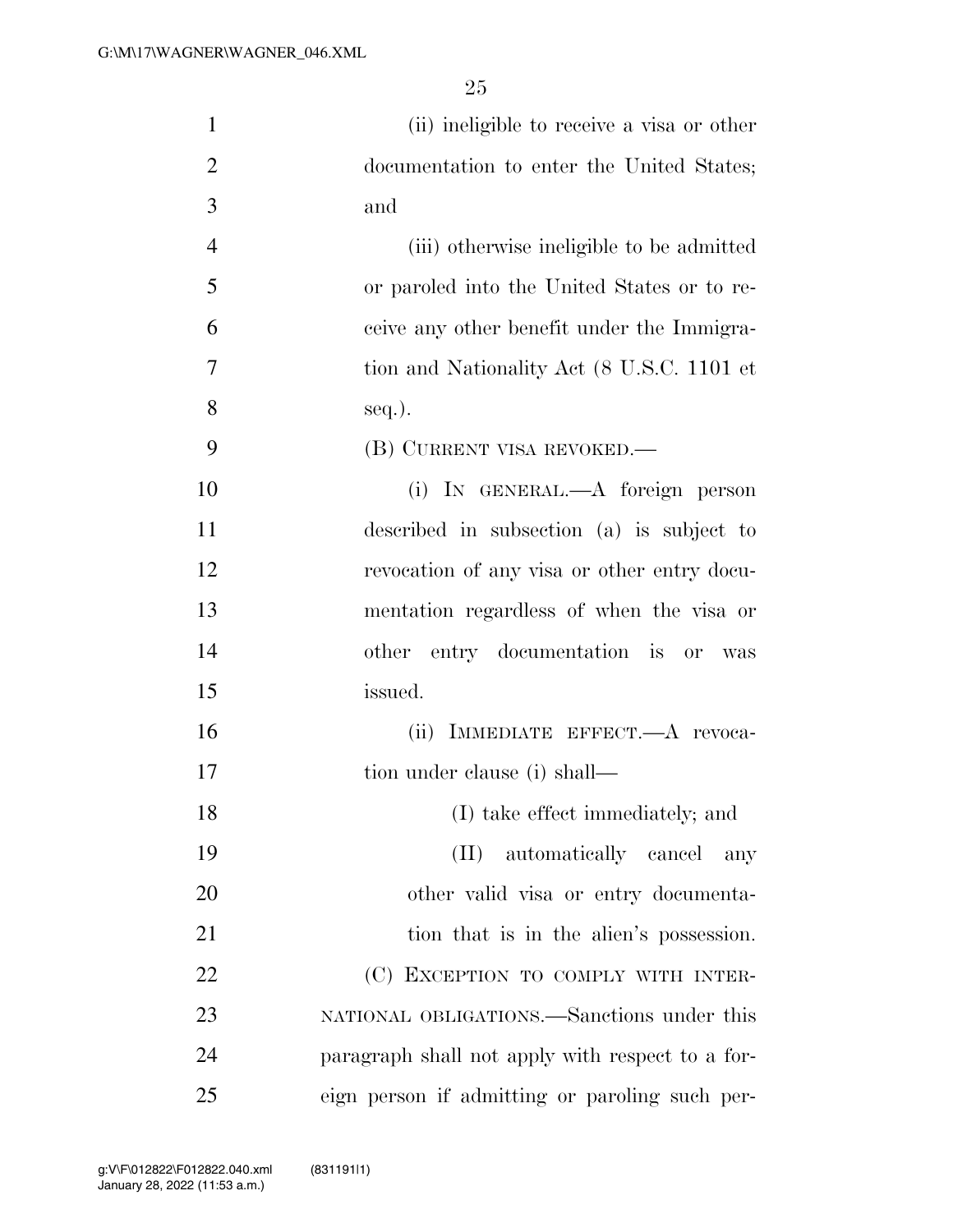son into the United States is necessary to per- mit the United States to comply with the Agreement regarding the Headquarters of the United Nations, signed at Lake Success June 26, 1947, and entered into force November 21, 1947, between the United Nations and the United States, or other applicable international obligations.

 (c) IMPLEMENTATION.—The President may exercise all authorities provided under sections 203 and 205 of the International Emergency Economic Powers Act (50 U.S.C. 1702 and 1704) to carry out this section.

 (d) WAIVER.—The President may waive the applica- tion of sanctions under this section with respect to a for- eign person identified in the report required under sub- section (a) if the President determines and certifies to the appropriate congressional committees that such a waiver is in the national interest of the United States.

 (e) TERMINATION OF SANCTIONS.—The President may terminate the application of sanctions under this sec- tion with respect to a foreign person if the President deter- mines and reports to the appropriate congressional com- mittees not less than 15 days before such termination takes effect that China—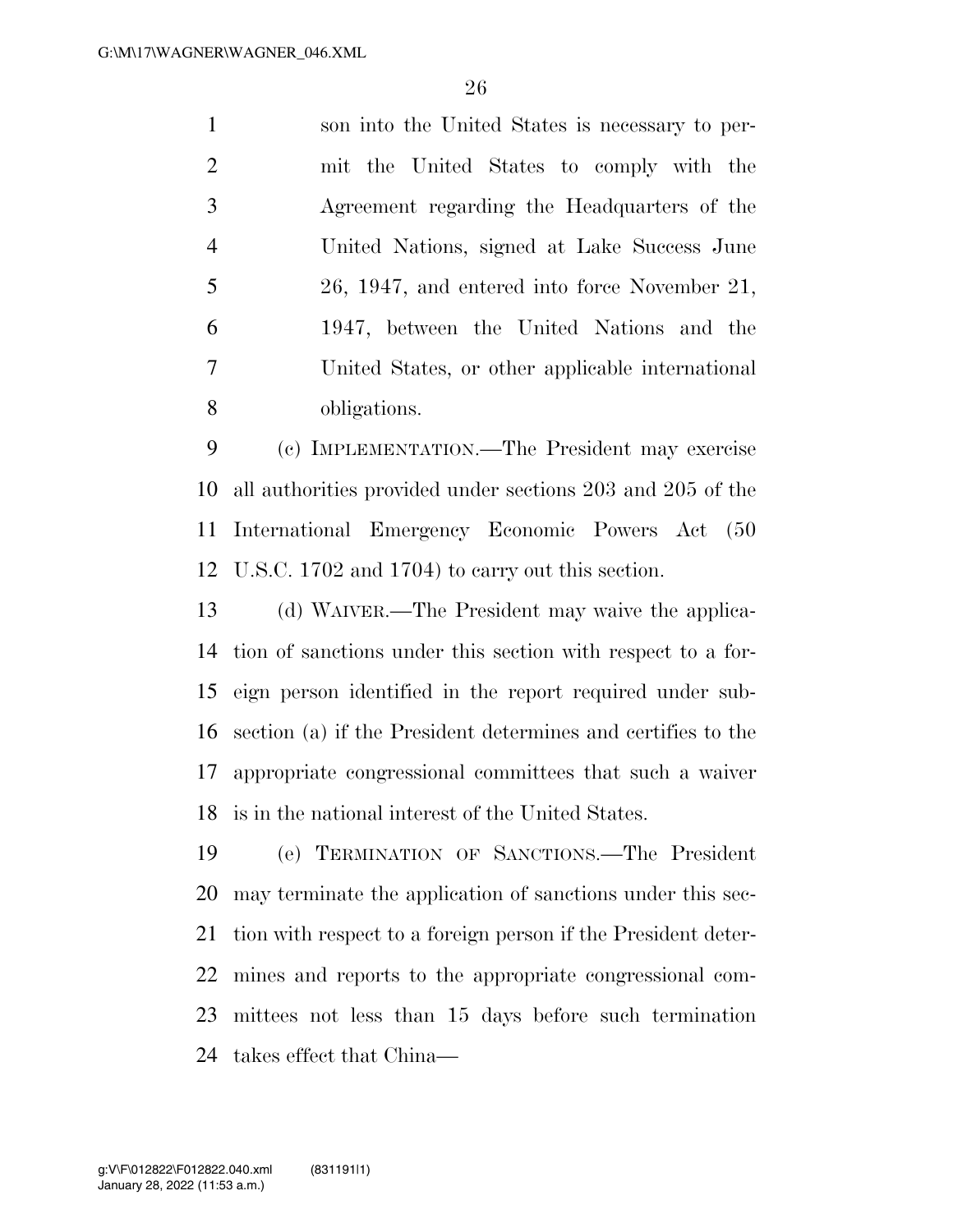| $\mathbf{1}$   | (1) acknowledges intentionally distorting and       |
|----------------|-----------------------------------------------------|
| $\overline{2}$ | concealing information concerning the spread of the |
| 3              | virus responsible for COVID-19; and                 |
| $\overline{4}$ | (2) provides compensation to the United States      |
| 5              | for such actions described in paragraph (1), which  |
| 6              | caused an avoidable injury to-                      |
| 7              | (A) the life, health, and property of the           |
| 8              | citizens of the United States; and                  |
| 9              | (B) the national economy of the United              |
| 10             | States.                                             |
| 11             | (f) EXCEPTION RELATING TO THE IMPORTATION OF        |
| 12             | $Go$ <sub>o</sub> $-$                               |
| 13             | (1) IN GENERAL.—The authorities and require-        |
| 14             | ments to impose sanctions under this section shall  |
| 15             | not include the authority or requirement to impose  |
| 16             | sanctions on the importation of goods.              |
| 17             | $(2)$ GOOD DEFINED.—In this subsection, the         |
| 18             | term "good" means any article, natural or man-      |
| 19             | made substance, material, supply or manufactured    |
| 20             | product, including inspection and test equipment,   |
| 21             | and excluding technical data.                       |
| 22             | $(g)$ DEFINITIONS.—In this section:                 |
| 23             | (1) APPROPRIATE CONGRESSIONAL COMMIT-               |
| 24             | TEES.—The term "appropriate congressional com-      |
| 25             | mittees" means—                                     |
|                |                                                     |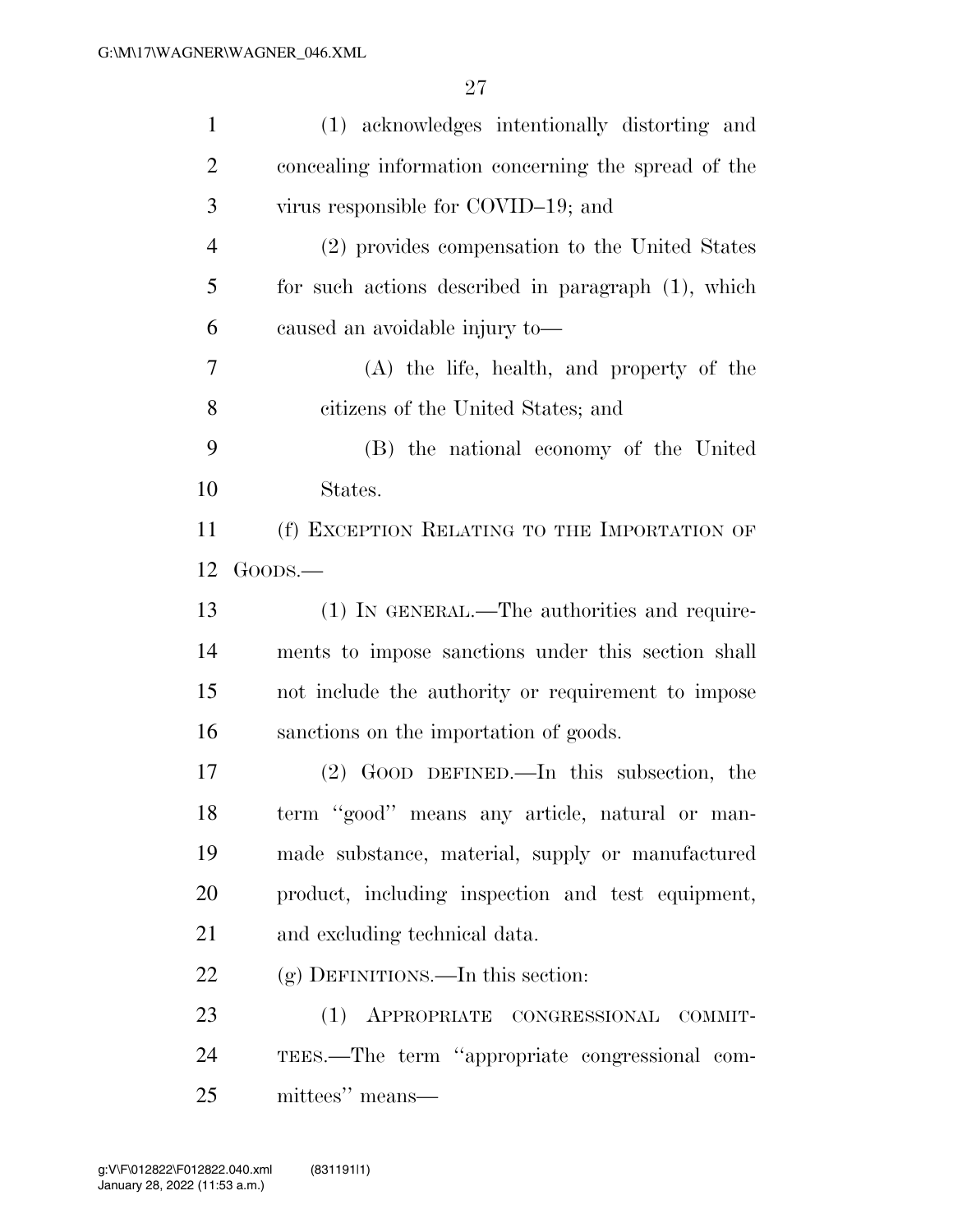| $\mathbf{1}$   | (A) the Committee on Foreign Affairs of                 |
|----------------|---------------------------------------------------------|
| $\overline{2}$ | the House of Representatives; and                       |
| 3              | (B) the Committee on Foreign Relations of               |
| $\overline{4}$ | the Senate.                                             |
| 5              | (2) FOREIGN PERSON.—The term "foreign per-              |
| 6              | son" means—                                             |
| $\overline{7}$ | $(A)$ an individual who is not a citizen of             |
| 8              | the United States or an alien admitted for per-         |
| 9              | manent residence to the United States; or               |
| 10             | (B) a corporation, partnership, or other                |
| 11             | entity which is created or organized under the          |
| 12             | laws of a foreign country or which has its prin-        |
| 13             | cipal place of business outside the United              |
|                |                                                         |
| 14             | States.                                                 |
| 15             | SEC.<br>30614.<br>EXPORT CONTROLS ON CERTAIN TELE-      |
| 16             | <b>COMMUNICATION EQUIPMENT.</b>                         |
| 17             | (a) IN GENERAL.—Section 1754 of the John S.             |
|                | 18 McCain National Defense Authorization Act for Fiscal |
| 19             | Year 2019 (50 U.S.C. 4813) is amended by adding at the  |
| 20             | end the following:                                      |
| 21             | (6)<br>CERTAIN TELECOMMUNICATIONS<br>EQUIP-             |
| 22             | MENT.-                                                  |
| 23             | $\lq(1)$ In GENERAL.—The Secretary, in consulta-        |
| 24             | tion with the Secretary of State, the Secretary of      |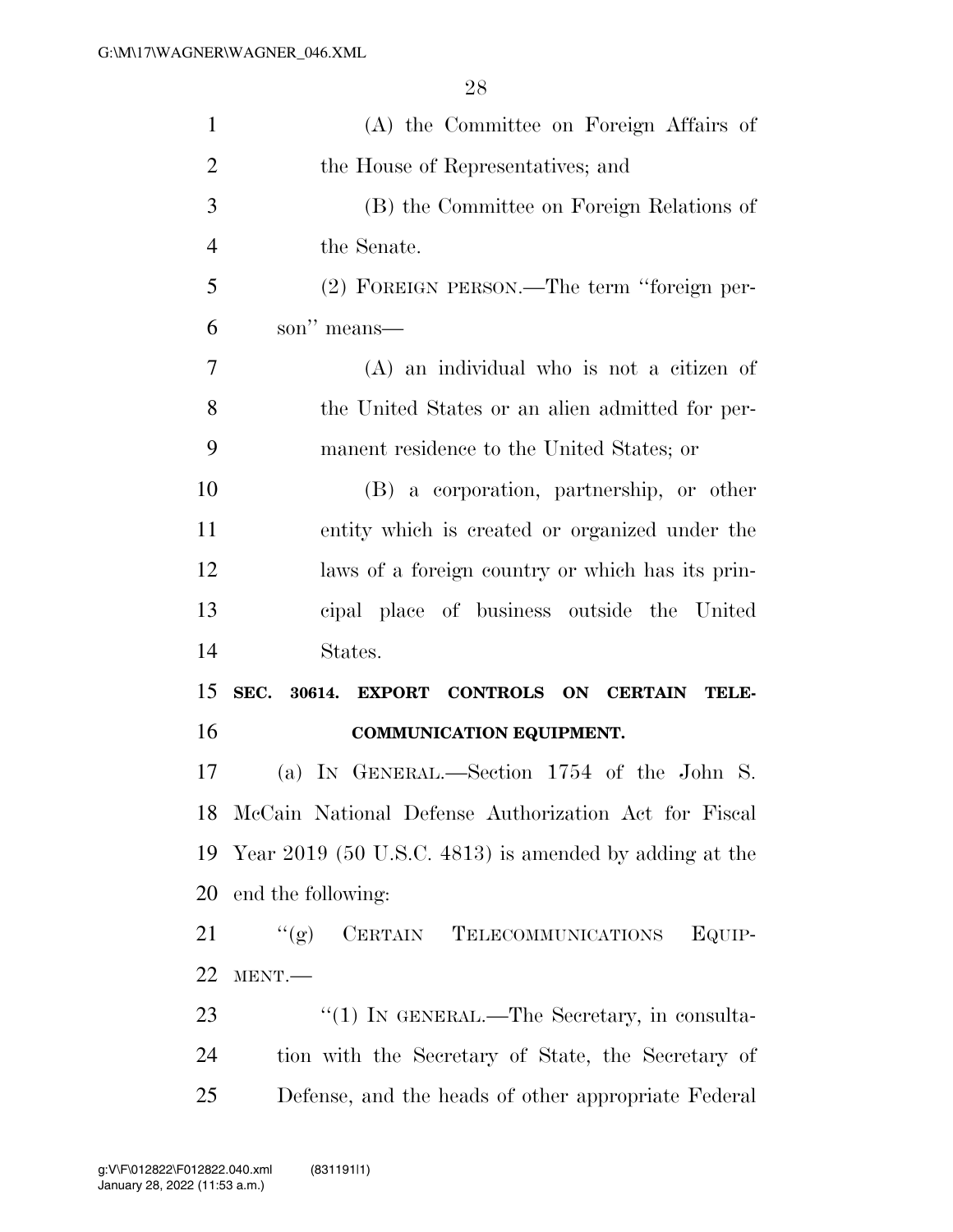departments and agencies, shall establish and main- tain a list of goods and technology that would serve the primary purpose of assisting, or be specifically configured to assist, the People's Republic of China in acquiring the capability to carry out censorship, surveillance, or any other similar or related activity through means of telecommunications, including the internet, the prohibition or licensing of which would be effective in barring acquisition or enhancement of such capability.

11 ''(2) PROHIBITION.—Notwithstanding any other provision of law, the Secretary shall prohibit the ex- port of goods or technology on the list established under paragraph (1) to Chinese state-owned entities or Chinese entities financed, directed, or controlled by the People's Republic of China or the Chinese Communist Party.

18 ''(3) WAIVER.—The President may waive the application of paragraph (2) with respect to export of goods or technology on the list established under paragraph (1) on a case-by-case basis if the Presi- dent determines and certifies to Congress that it is in the national interests of the United States to do so.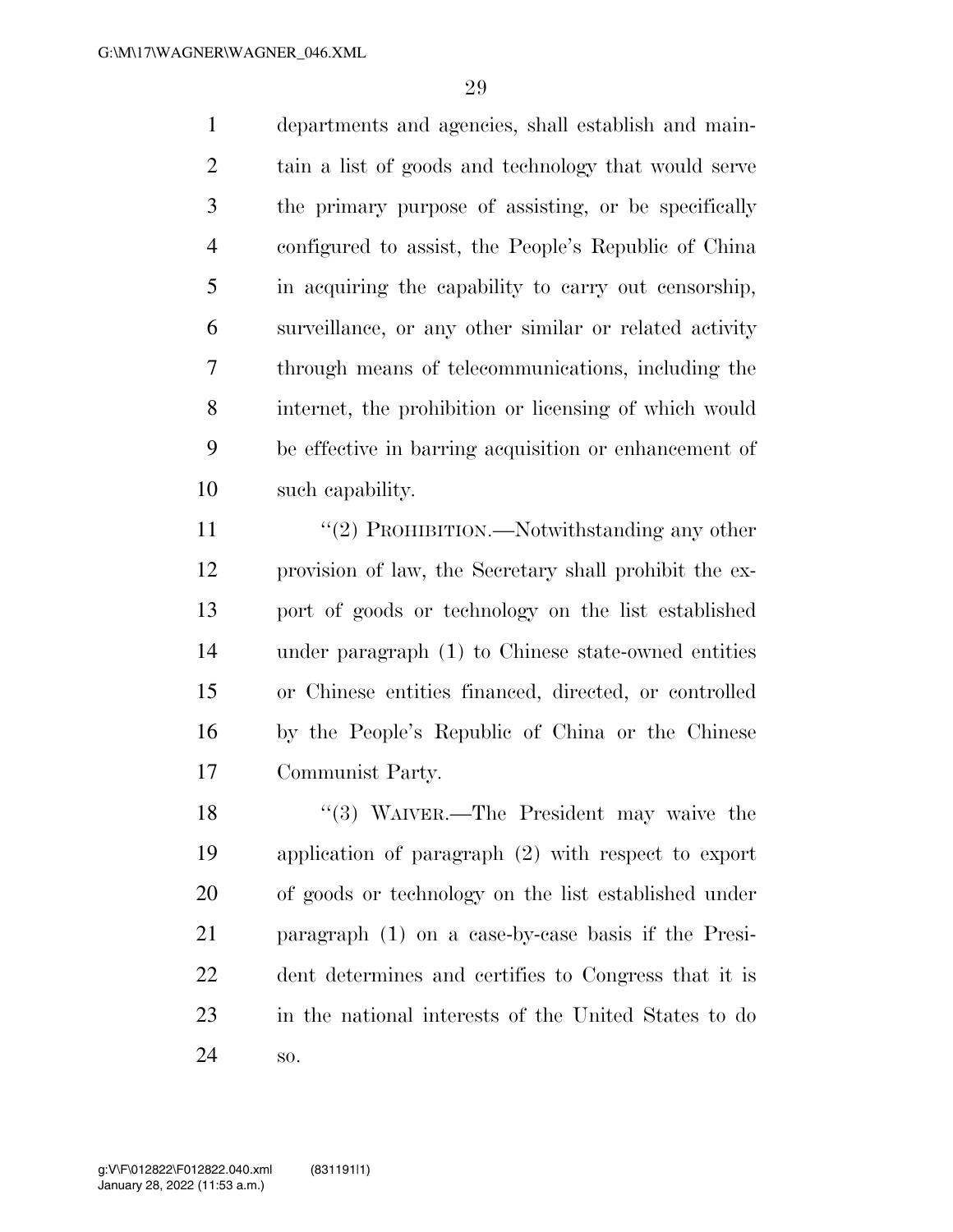''(4) DEFINITIONS.—In this subsection, the term 'Internet' has the meaning given the term in section 231(e)(3) of the Communications Act of 4 1934 (47 U.S.C. 231(e)(3)).". (b) REGULATIONS.— (1) IN GENERAL.—Not later than 90 days after

 the date of the enactment of this Act, the President shall revise the Export Administration Regulations and any other regulations necessary to carry out the amendment made by subsection (a).

 (2) EXPORT ADMINISTRATION REGULATIONS DEFINED.—In this subsection, the term ''Export Ad- ministration Regulations'' means the Export Admin- istration Regulations as maintained and amended under the authority of the International Emergency Economic Powers Act and codified, as of the date of the enactment of this Act, in subchapter C of chap-18 ter VII of title 15, Code of Federal Regulations.

 (c) EFFECTIVE DATE.—Section 1754(g) of the John S. McCain National Defense Authorization Act for Fiscal 21 Year 2019 (50 U.S.C.  $4813(g)$ ), as added by subsection (a), shall take effect on the date of the enactment of this Act.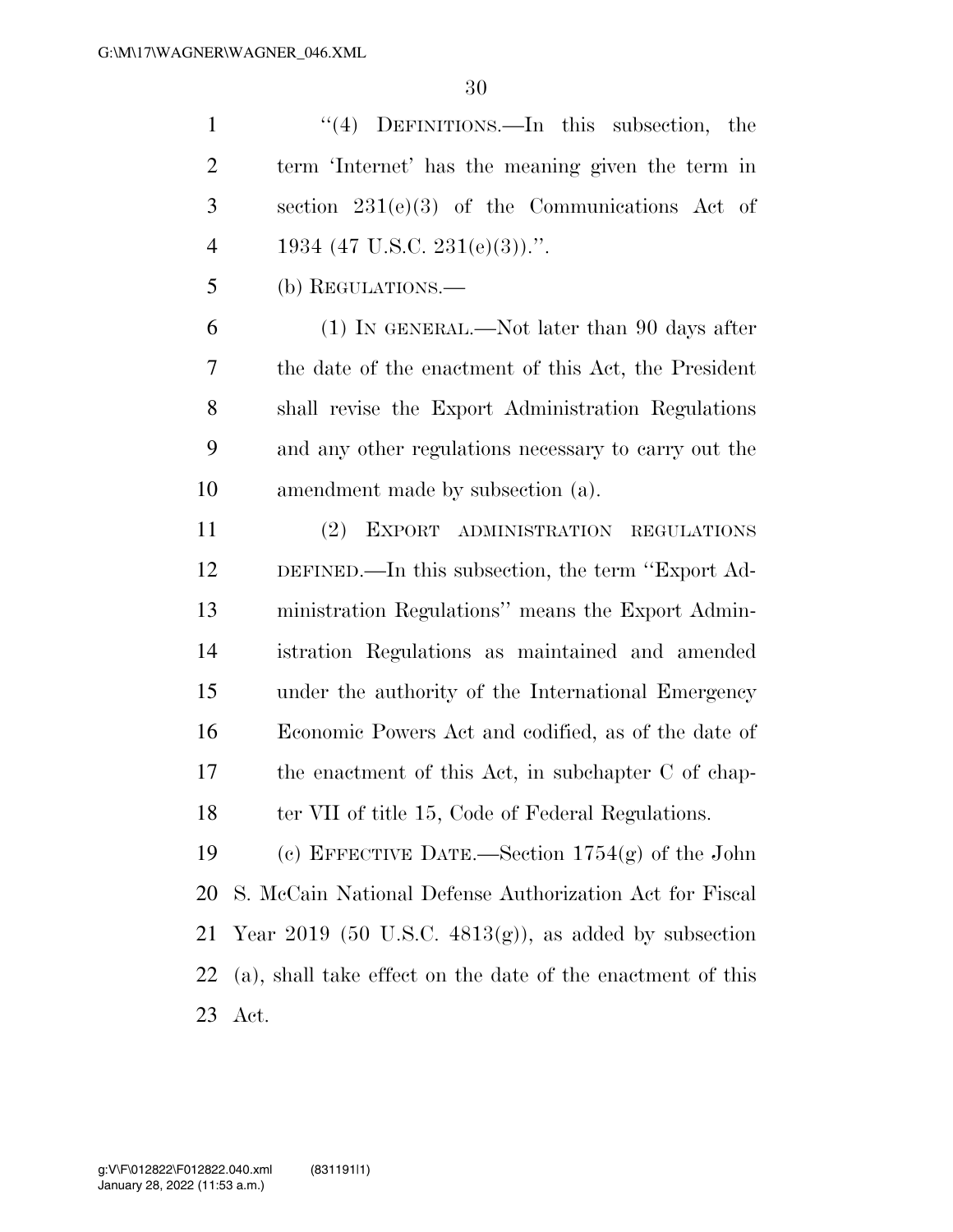# **SEC. 30615. VISA BAN ON RESEARCHERS AFFILIATED WITH THE PLA.**

 (a) IDENTIFICATION OF PLA-SUPPORTED INSTITU-TIONS.—

 (1) IN GENERAL.—Not later than 60 days after the date of the enactment of this Act, and annually thereafter, the Secretary of Homeland Security shall publish a list identifying the research, engineering, and scientific institutions that the Secretary of Homeland Security determines are affiliated with, or funded by, the Chinese People's Liberation Army.

 (2) FORM.—The list published under paragraph (1) shall be unclassified and publicly accessible, but may include a classified annex.

 (b) EXCLUSION FROM UNITED STATES.—Except as provided in subsections (d) and (e), the Secretary of State may not issue a visa under subparagraph (F) or (J) of section 101(a)(15) of the Immigration and Nationality Act 19 (8 U.S.C. 1101(a)(15)), and the Secretary of Homeland Security may not admit, parole into the United States, or otherwise provide nonimmigrant status under such sub- paragraphs, to any alien who is, or has previously been, employed, sponsored, or funded by any entity identified on the most recently published list under subsection (a). (c) INQUIRY.—Before issuing a visa described in sub-section (b) to a national of China, the Secretary of State,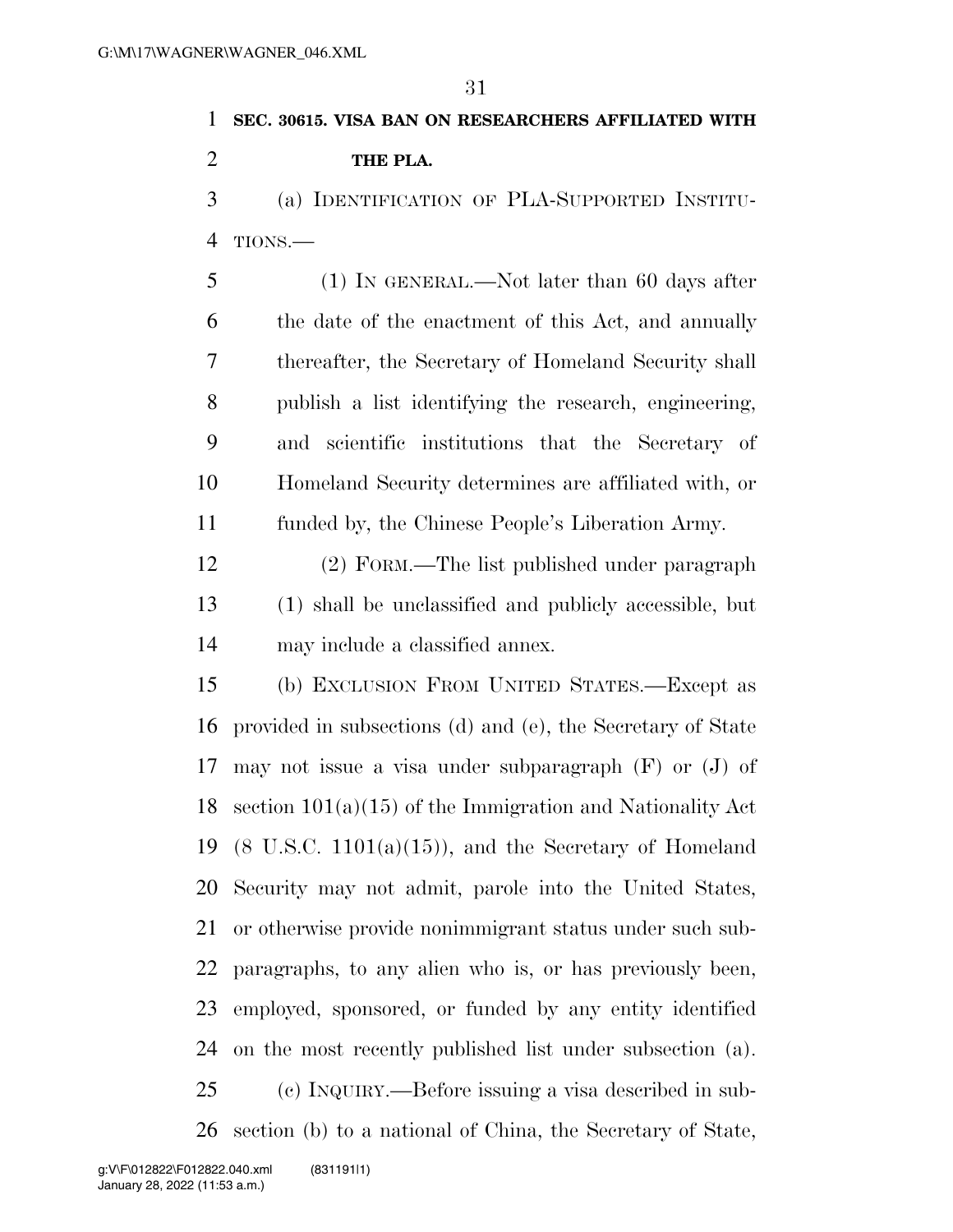the Secretary of Homeland Security, a consular officer, or a U.S. Customs and Border Protection officer shall ask the alien seeking such visa if the alien is, or has previously been, employed, funded, or otherwise sponsored by the Chinese People's Liberation Army or any of the affiliated institutions identified on the most recently published list under subsection (a).

 (d) EXCEPTION TO COMPLY WITH UNITED NATIONS HEADQUARTERS AGREEMENT.—Subsection (b) shall not apply to an individual if admitting the individual to the United States is necessary to permit the United States to comply with the Agreement between the United Nations and the United States of America regarding the Head- quarters of the United Nations, signed June 26, 1947, and entered into force November 21, 1947, and other ap-plicable international obligations.

 (e) NATIONAL SECURITY WAIVER.—The President, or a designee of the President, may waive subsection (b) if the President or such designee certifies in writing to the appropriate congressional committees that such waiver is in the national security interest of the United States.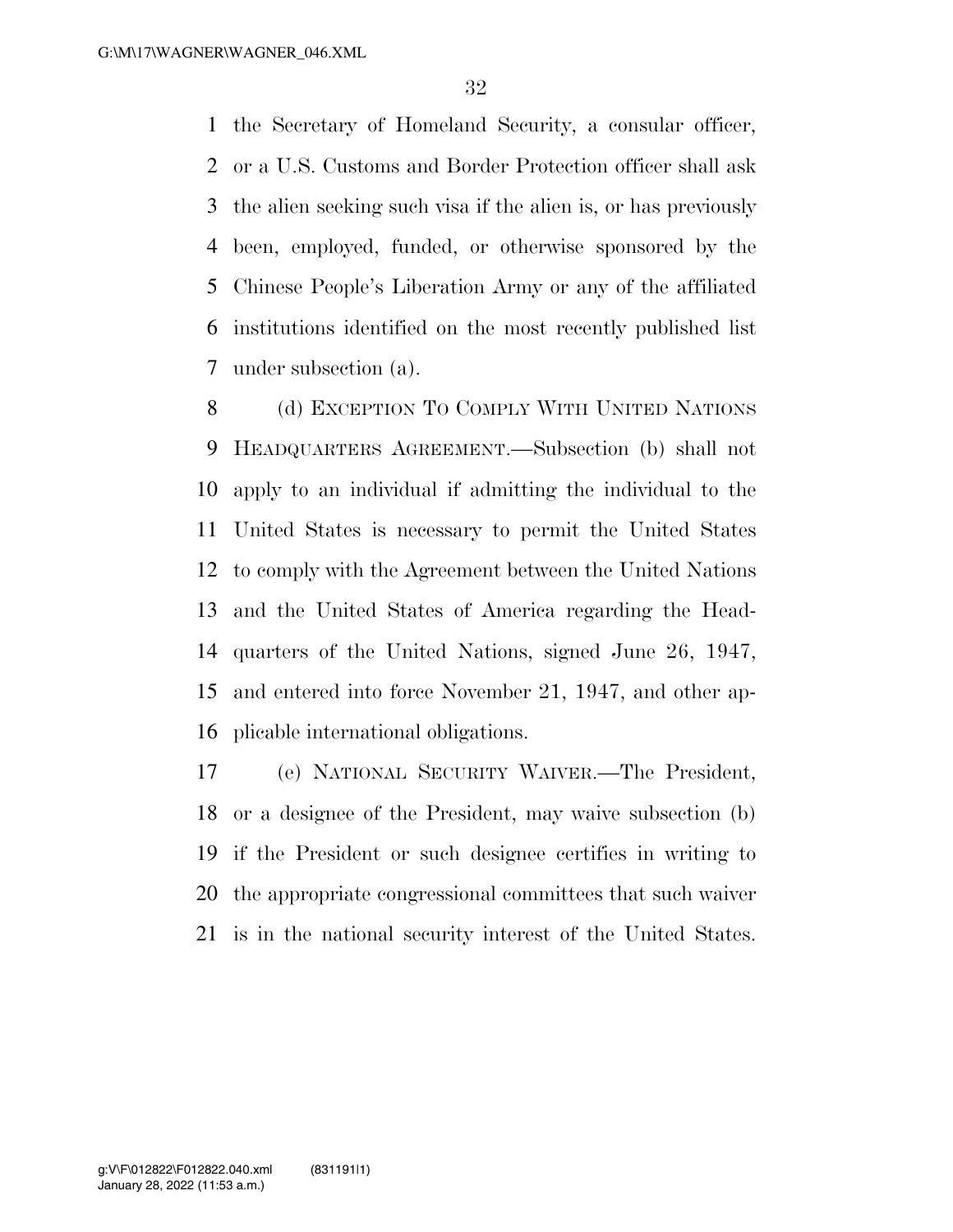## **SEC. 30616. PROHIBITION ON INVESTMENT OF TSP I FUND IN CHINA.**  (a) IN GENERAL.—Section 8438(b)(4) of title 5, United States Code, is amended by adding at the end the following:

 ''(C) The index selected by the Board under subparagraph (A) may not include invest- ments in any stock of an entity based in the People's Republic of China.''.

 (b) DIVESTITURE OF ASSETS.—Not later than 60 days after the date of the enactment of this Act, the Fed- eral Retirement Thrift Investment Board (as established under section 8472(a) of title 5, United States Code), in consultation with the manager of the Thrift Savings Fund, shall—

 (1) review whether any sums in the Thrift Sav- ings Fund are invested in contravention of subpara-18 graph  $(C)$  of section  $8438(b)(4)$  of such title, as added by subsection (a);

 (2) if any sums are so invested, and consistent with the legal and fiduciary duties provided under chapter 84 of such title or any other provision of law, divest such sums; and

 (3) re-invest the divested sums in investments that do not contradict such subparagraph.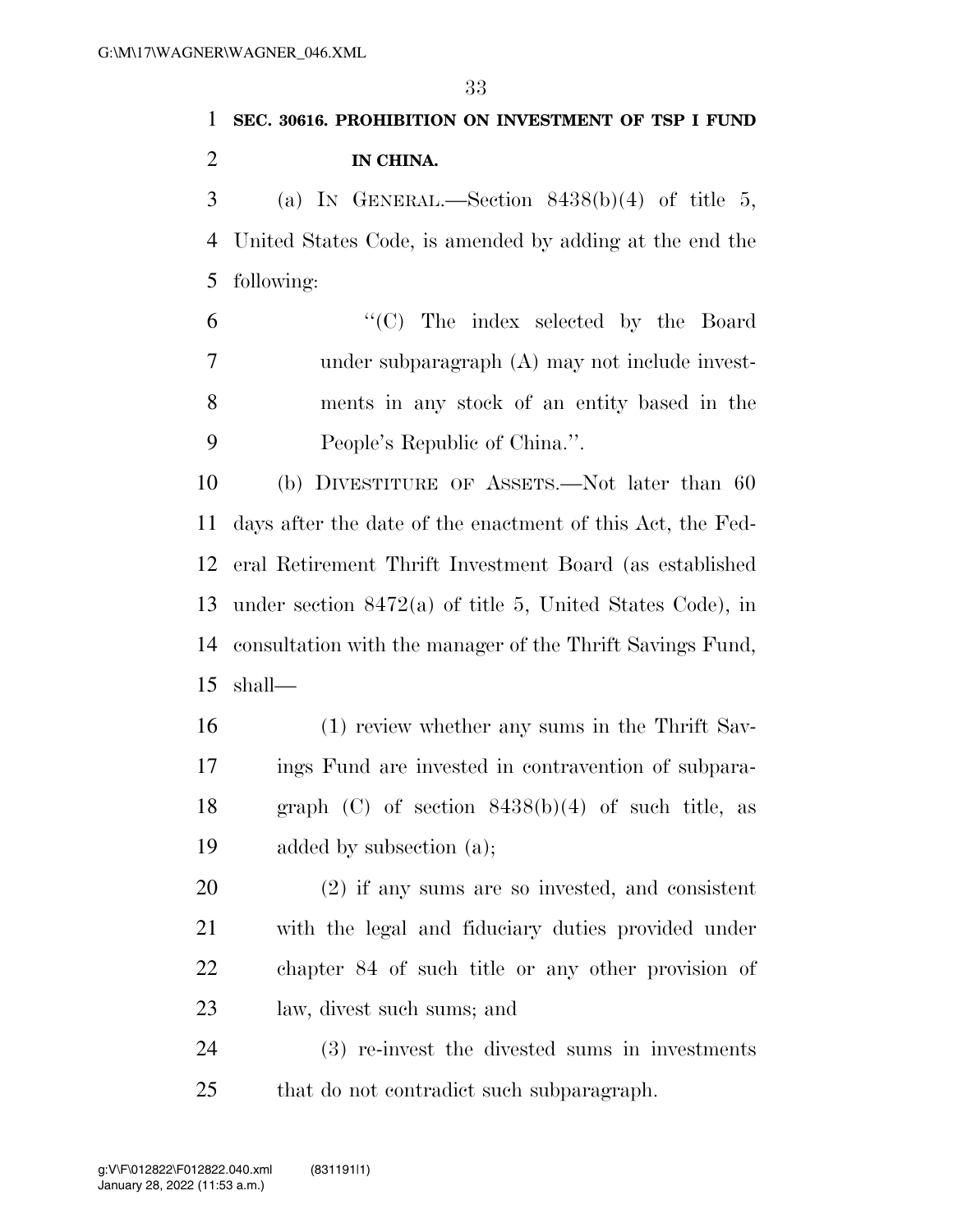| 1              | SEC. 30617. PROTECTING PHARMACEUTICAL ACCESS FOR       |
|----------------|--------------------------------------------------------|
| $\overline{2}$ | <b>AMERICANS.</b>                                      |
| 3              | (a) LIST OF CRITICAL DRUGS PRODUCED EXCLU-             |
| $\overline{4}$ | SIVELY IN CHINA.—                                      |
| 5              | $(1)$ In GENERAL.—Not later than 30 days after         |
| 6              | the date of enactment of this Act, the Commissioner    |
| 7              | of Food and Drugs shall submit to the Congress a       |
| 8              | list of all critical drugs and critical active pharma- |
| 9              | ceutical ingredients—                                  |
| 10             | (A) that are produced in China; and                    |
| 11             | (B) the supply of which would be disrupted             |
| 12             | for United States consumers if such production         |
| 13             | were discontinued or interrupted.                      |
| 14             | (2) DEFINITIONS.—In this subsection:                   |
| 15             | (A) The term "critical active pharma-                  |
| 16             | ceutical ingredient" means an active pharma-           |
| 17             | ceutical ingredient in a critical drug.                |
| 18             | (B) The term "critical drug" means a                   |
| 19             | product that—                                          |
| 20             | (i) is a drug (as defined in section                   |
| 21             | 201 of the Federal Food, Drug, and Cos-                |
| 22             | metic Act $(21 \text{ U.S.C. } 321)$ for which the     |
| 23             | approval of an application submitted under             |
| 24             | subsection (b) or (j) of section $505$ of such         |
| 25             | Act $(21 \text{ U.S.C. } 355)$ or subsection $(a)$ or  |
| 26             | (k) of section 351 of the Public Health                |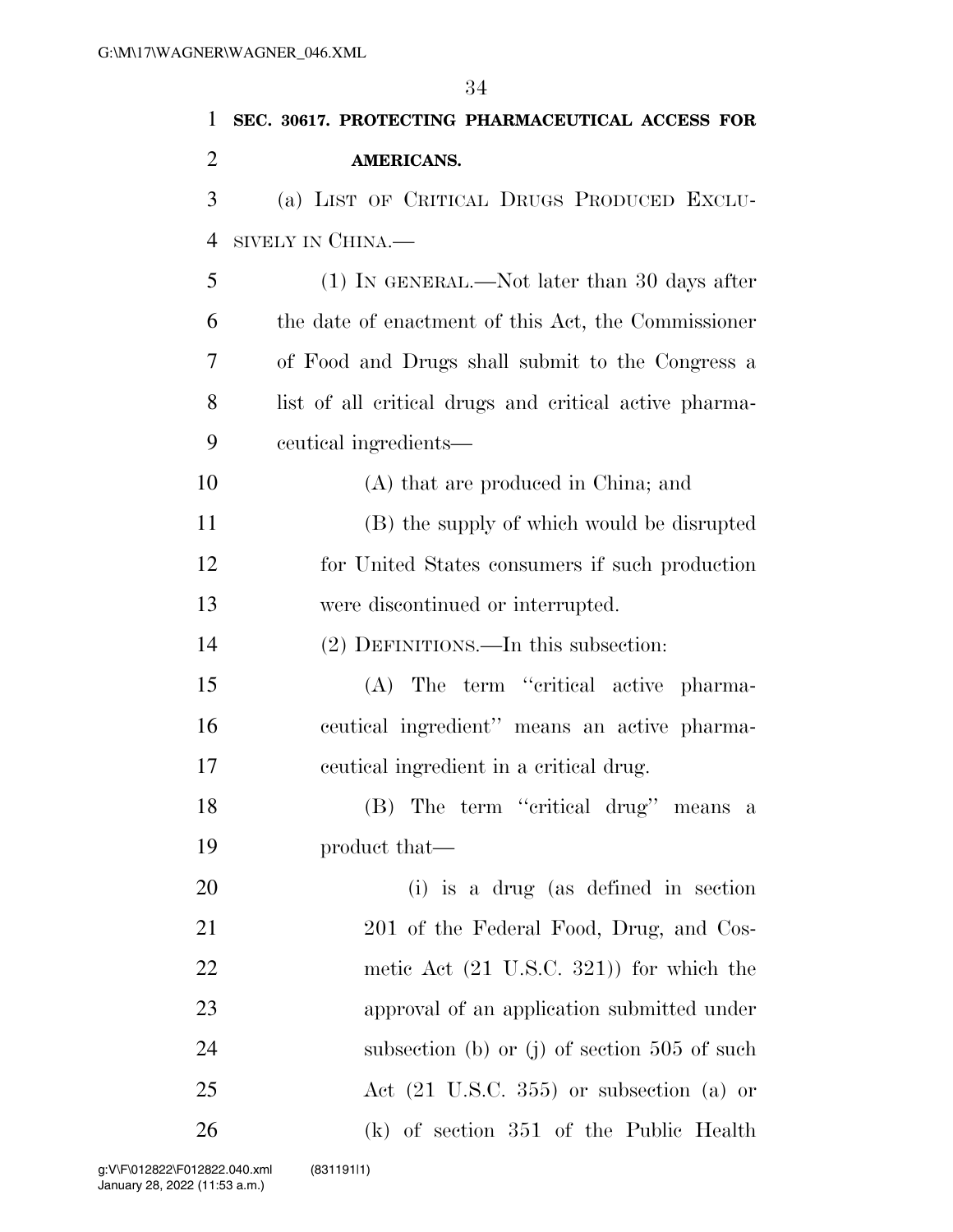| $\mathbf{1}$   | Service Act (42 U.S.C. 352) remains in ef-            |
|----------------|-------------------------------------------------------|
| $\overline{2}$ | fect; and                                             |
| 3              | (ii) is deemed by the Commissioner of                 |
| $\overline{4}$ | Food and Drugs to be critical to the health           |
| 5              | and safety of United States consumers.                |
| 6              | (C) The term "produce" means manufac-                 |
| 7              | tured, prepared, propagated, compounded, or           |
| 8              | processed, in whole or in part.                       |
| 9              | (b) CERTIFICATION CONCERNING CHINESE PHARMA-          |
| 10             | CEUTICAL REGULATION.—                                 |
| 11             | (1) IN GENERAL.—Not later than 180 days               |
| 12             | after the date of enactment of this Act, the Commis-  |
| 13             | sioner of Food and Drugs (in this subsection re-      |
| 14             | ferred to as the "Commissioner") shall certify to the |
| 15             | Congress whether the Chinese pharmaceutical indus-    |
| 16             | try is being regulated for safety (including regula-  |
| 17             | tion of such industry by Chinese authorities and the  |
| 18             | Food and Drug Administration) to substantially the    |
| 19             | same degree as the United States pharmaceutical in-   |
| 20             | dustry.                                               |
| 21             | (2) INVESTIGATIONS.—The Commissioner—                 |
| 22             | (A) shall conduct such investigations<br>as           |
| 23             | may be necessary to make the certification re-        |
| 24             | quired by paragraph $(1)$ ; and                       |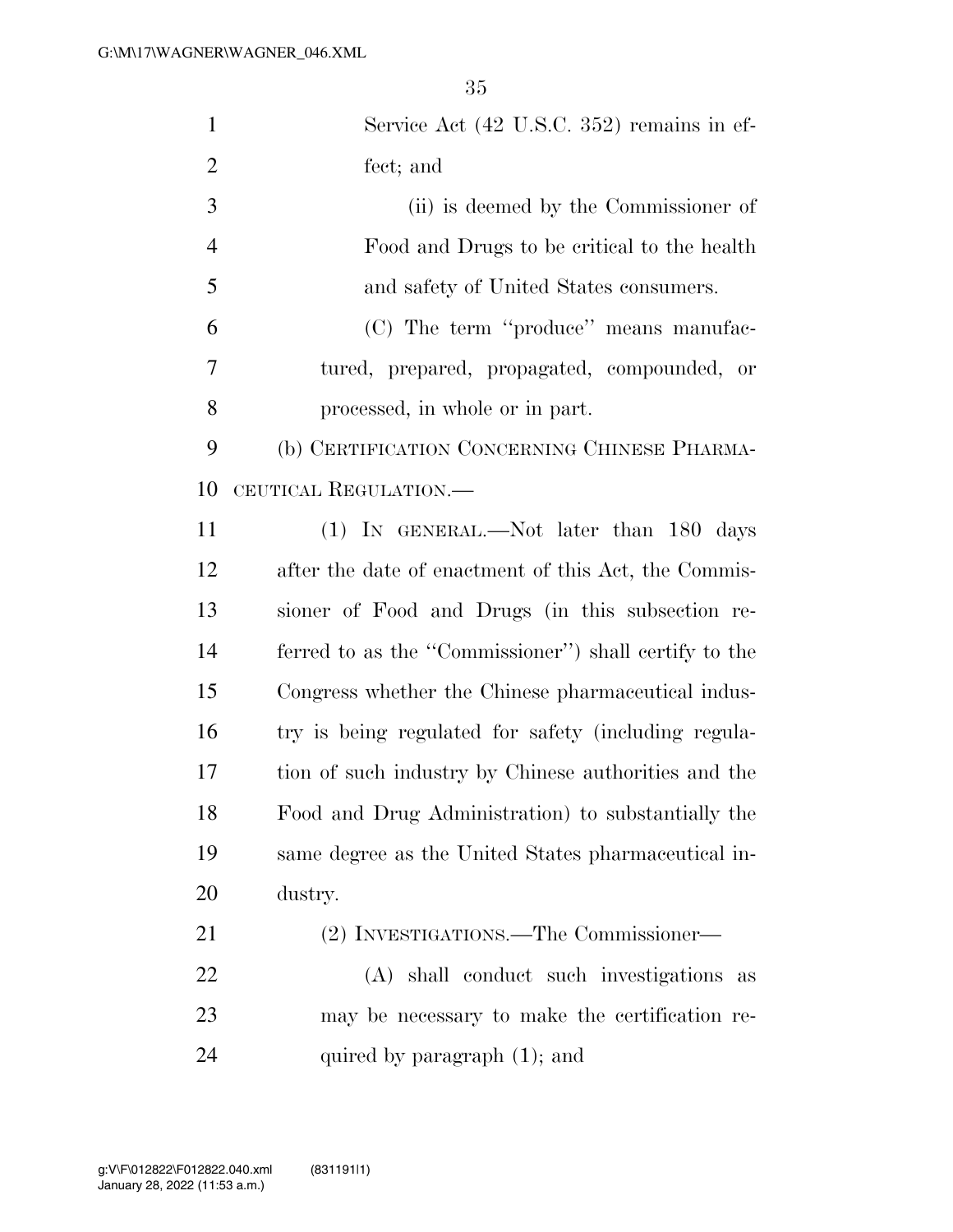(B) in conducting such investigations, may use unannounced inspections and demand all necessary onsite access.

 (3) PLAN.—If the Commissioner certifies pur- suant to paragraph (1) that the Chinese pharma- ceutical industry is not being regulated for safety to substantially the same degree as the United States pharmaceutical industry, the Commissioner shall, not later than 60 days after the Commissioner sub- mits the certification required by paragraph (1), submit a plan to the Congress to protect United States consumers from unsafe Chinese drugs.

(c) PURCHASING PLAN.—

 (1) IN GENERAL.—Not later than 90 days after the date of the enactment of this Act, the Secretary of Defense, in coordination with the Secretary of Health and Human Services and the Commissioner of Food and Drugs, shall submit to the Congress—

 (A) a plan to ensure that by 2024 no phar- maceutical products purchased for beneficiaries of health care from the Department of Defense or any associated program are made in part or in whole in China; and

 (B) an assessment of the resilience and ca-pacity of the current supply chain and indus-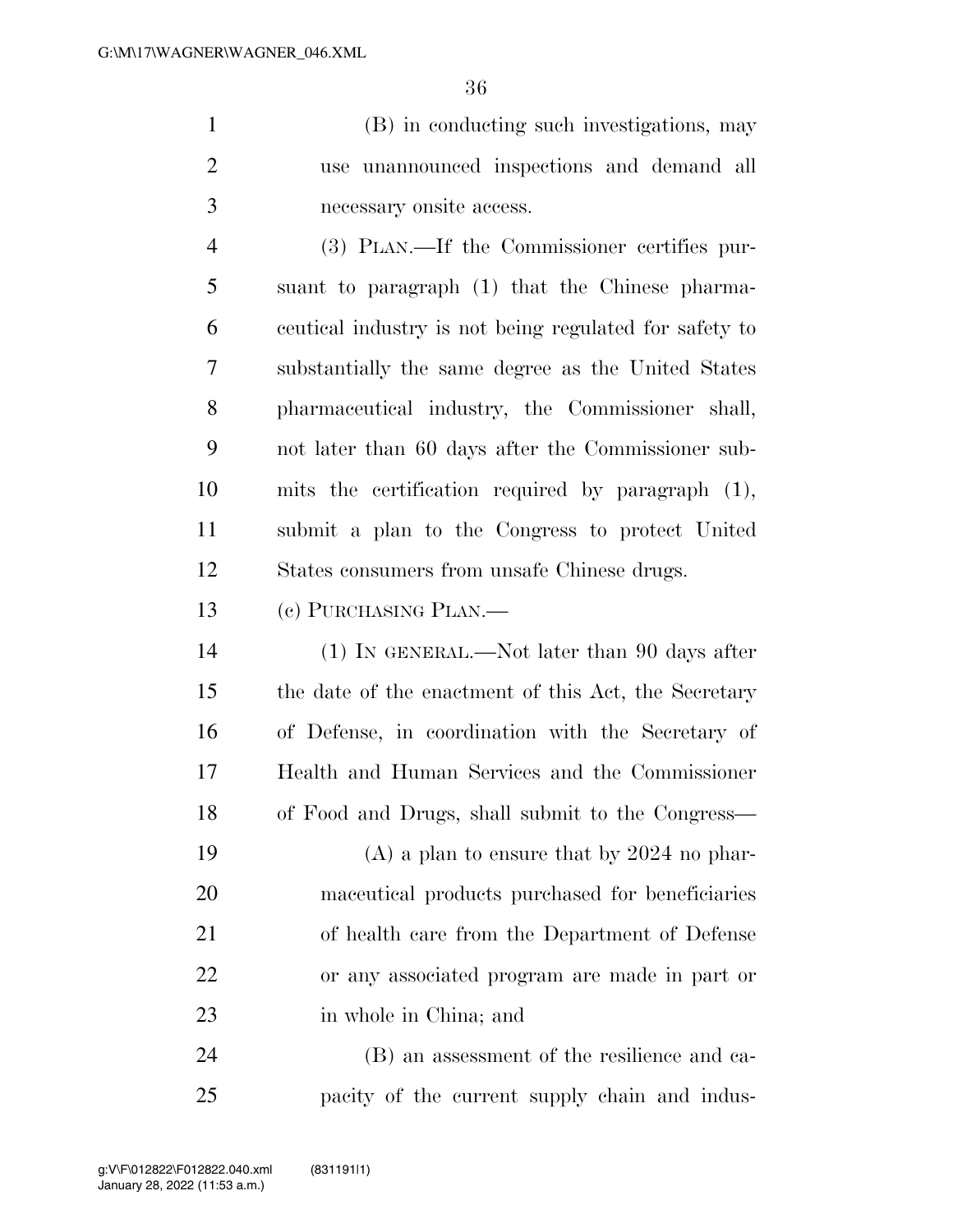| $\mathbf{1}$   | trial base to support national defense if no         |
|----------------|------------------------------------------------------|
| $\overline{2}$ | pharmaceutical products purchased for bene-          |
| 3              | ficiaries of health care from the Department of      |
| $\overline{4}$ | Defense or any associated program are made in        |
| 5              | part or in whole in China, including with re-        |
| 6              | spect to-                                            |
| $\tau$         | (i) the manufacturing capacity of the                |
| 8              | United States;                                       |
| 9              | (ii) gaps in domestic manufacturing                  |
| 10             | capabilities, including non-existent, extinct,       |
| 11             | threatened, and single-point-of-failure ca-          |
| 12             | pabilities; and                                      |
| 13             | (iii) supply chains with single points               |
| 14             | of failure and limited resiliency.                   |
| 15             | (2) REQUIRED RECOMMENDATIONS.—The as-                |
| 16             | sessment under paragraph $(1)(B)$ shall include rec- |
| 17             | ommendations-                                        |
| 18             | (A) to address critical bottlenecks in the           |
| 19             | supply of pharmaceutical products in<br>the          |
| 20             | United States; and                                   |
| 21             | (B) to mitigate single points of failure and         |
| 22             | limited resilience of supply chains for pharma-      |
| 23             | centrical products in the United States.             |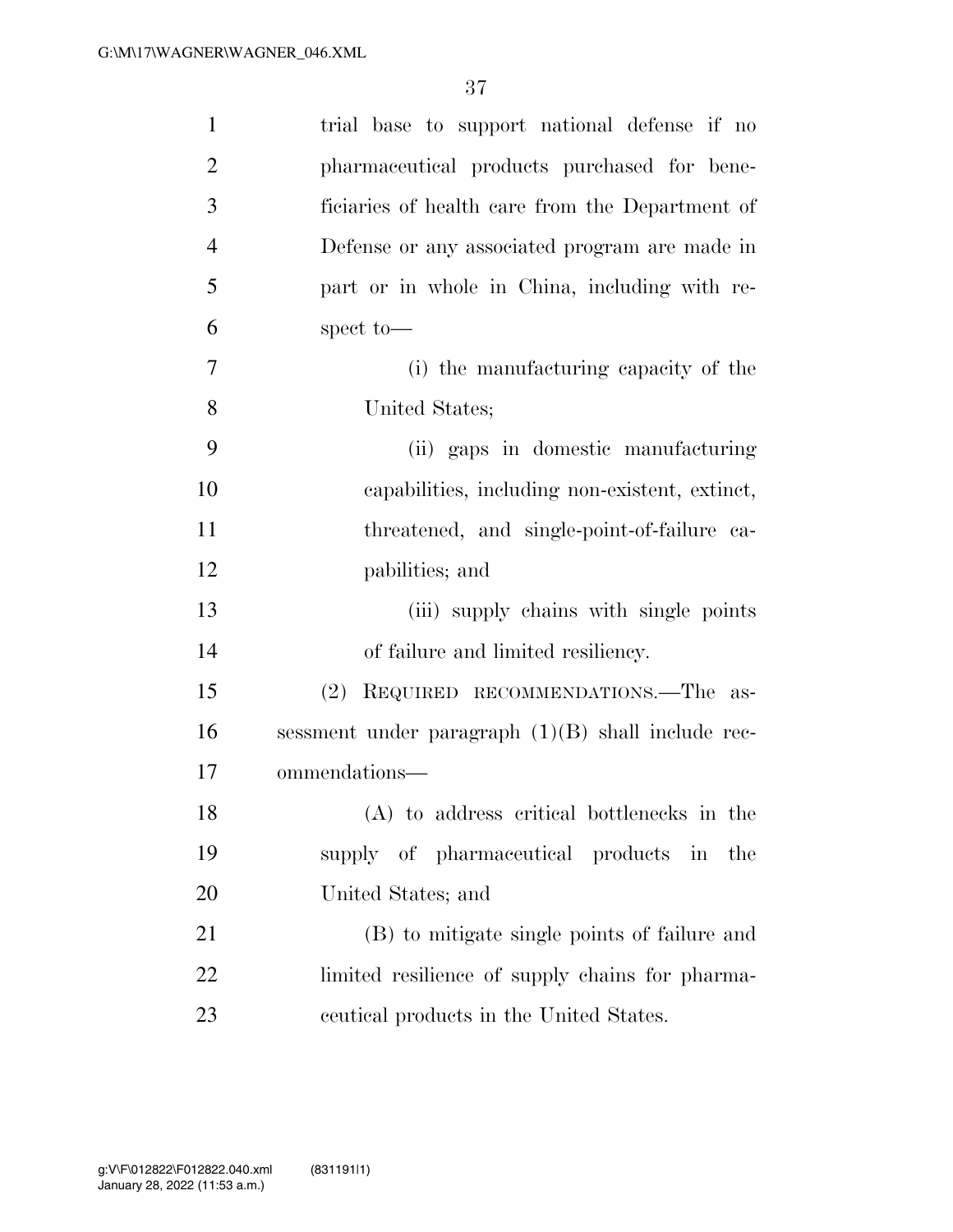## **SEC. 30618. REMOVAL OF CHINA'S DESIGNATION AS A DE- VELOPING COUNTRY IN INTERNATIONAL BODIES.**

 (a) STATEMENT OF POLICY.—It is the policy of the United States to oppose efforts by China to use its self- declared status as a developing country to lessen its obli- gations under international agreements, dispute settle-ment proceedings, negotiations, rules, and regulations.

 (b) WORLD BANK.—The Secretary of the Treasury shall instruct the United States Executive Director at the International Bank for Reconstruction and Development to pursue the removal of China from eligibility for assist-ance from the Bank.

 (c) DESIGNATION OF CHINA AS A DEVELOPED COUN-TRY.—

 (1) UNITED STATES TRADE LAW.—Notwith- standing any other provision of law, China shall be treated as a developed country for the purposes of United States trade law.

 (2) WTO DESIGNATION.—The President shall direct the United States Trade Representative to use 22 the voice, vote, and influence of the United States to secure changes at the World Trade Organization to—

 (A) prevent China from receiving benefits under the rules and regulations of the World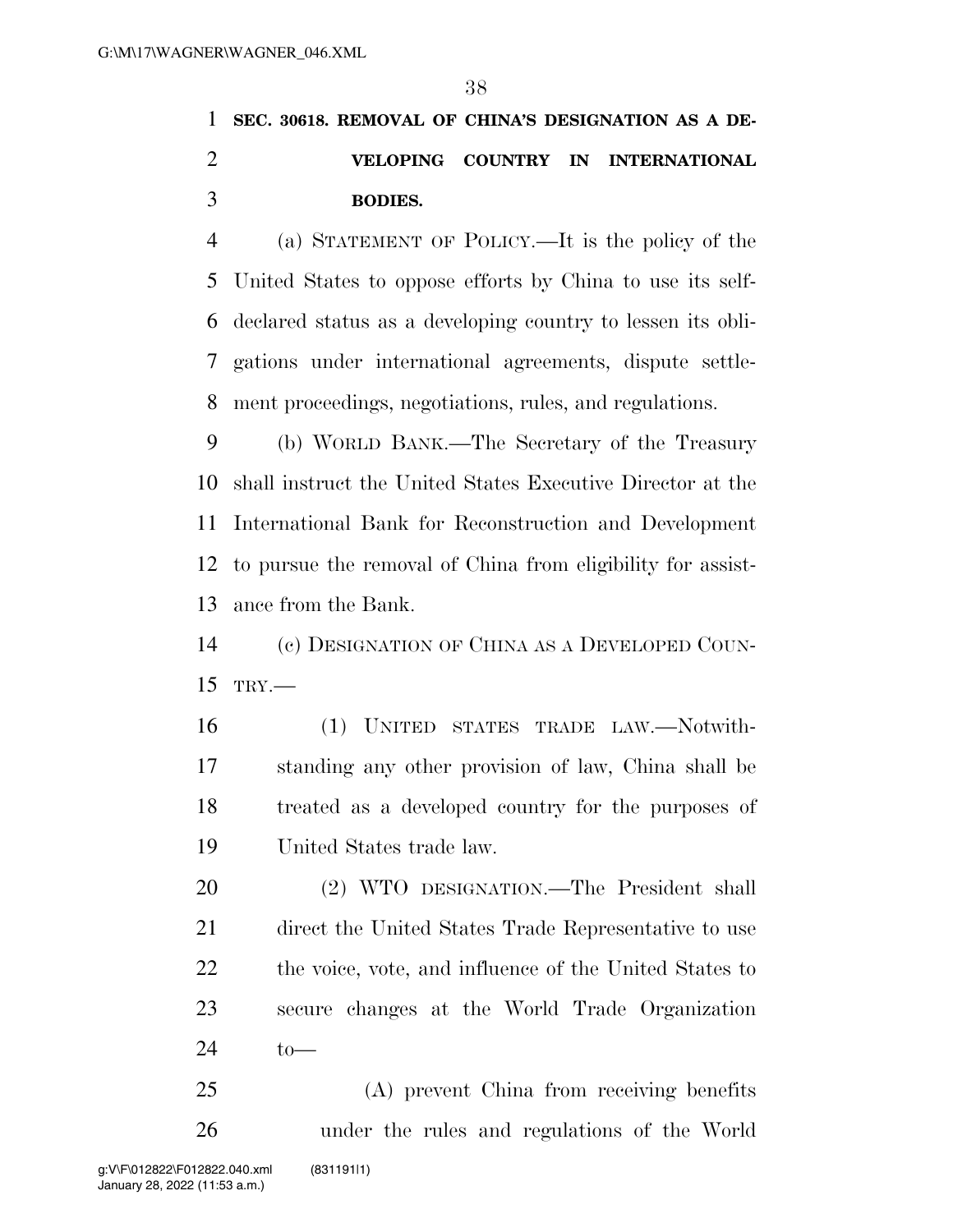| $\mathbf{1}$   | Trade Organization that are not justified by ap-       |
|----------------|--------------------------------------------------------|
| $\overline{2}$ | propriate economic and other indicators; and           |
| 3              | (B) treat China as a developed country.                |
| $\overline{4}$ | (d) UNITED NATIONS CLASSIFICATION SYSTEM.-             |
| 5              | The President shall direct the United States Permanent |
| 6              | Representative to the United Nations to use the voice, |
| 7              | vote, and influence of the United States—              |
| 8              | (1) to revise the classification system of the         |
| 9              | United Nations Statistics Division necessary to en-    |
| 10             | sure the classification of China reflects justifiable  |
| 11             | economic and other indicators; and                     |
| 12             | $(2)$ to treat China as a developed country for        |
| 13             | purposes of the Standard Country or Area Codes for     |
| 14             | Statistical Use (Series M, No. 49).                    |
| 15             | SEC. 30619. PROTECTING AMERICA FROM CYBERATTACKS.      |
| 16             | (a) EXEMPTIONS TO THE COMPUTER FRAUD AND               |
| 17             | ABUSE ACT.—Section 1030 of title 18, United States     |
| 18             | Code, is amended by adding at the end the following:   |
| 19             | "(k) EXCEPTION FOR THE USE OF ATTRIBUTIONAL            |
| 20             | TECHNOLOGY.—                                           |
| 21             | "(1) IN GENERAL.—This section shall not apply          |
| 22             | with respect to the use of attributional technology in |
| 23             | regard to a defender who uses a program, code, or      |
| 24             | command for attributional purposes that beacons or     |
| 25             | returns locational or attributional data in response   |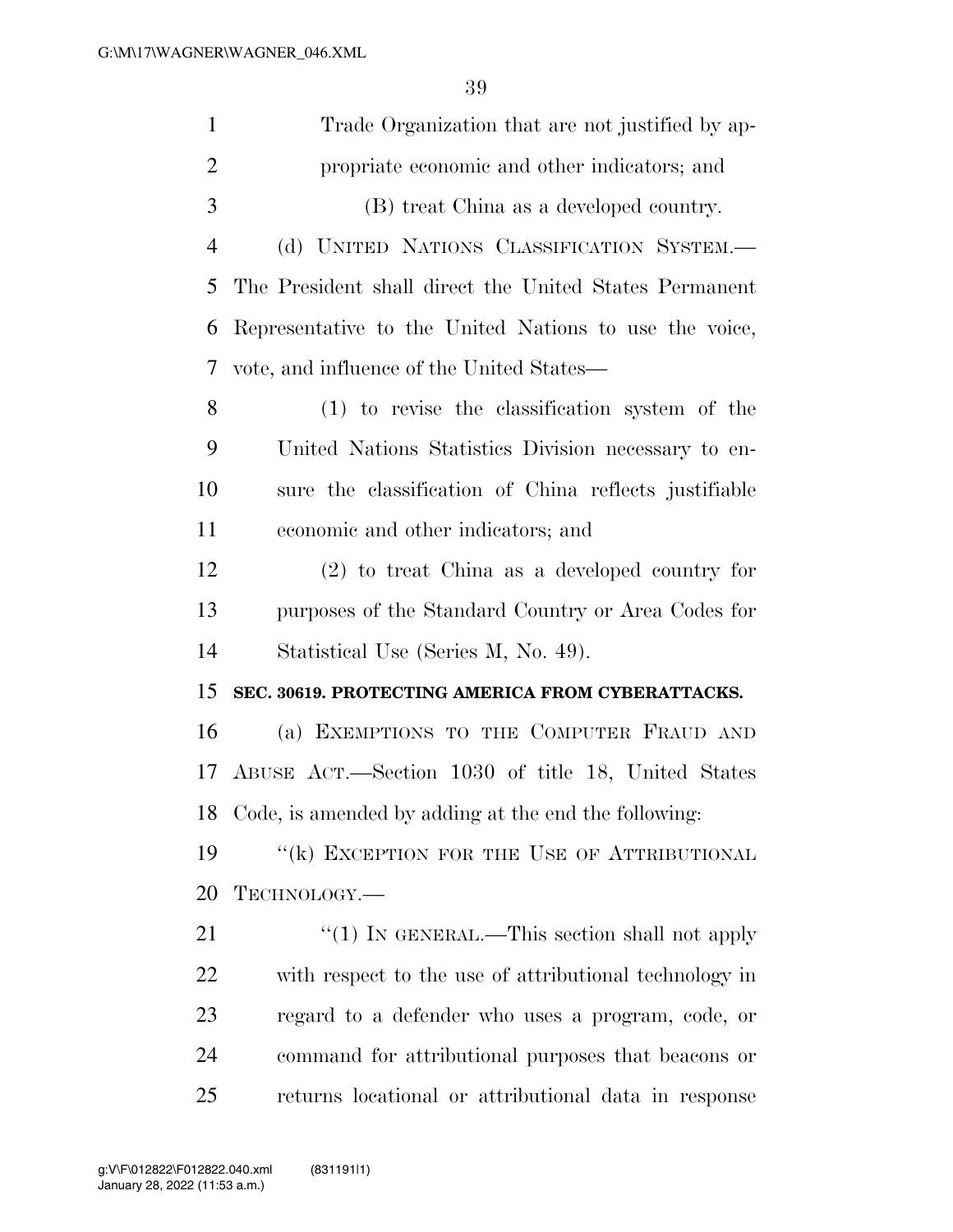to a cyber intrusion in order to identify the source of an intrusion; if—

3  $\langle (A)$  the program, code, or command origi- nated on the computer of the defender but is copied or removed by an unauthorized user;

 ''(B) the program, code, or command does not result in the destruction of data or result in an impairment of the essential operating functionality of the attacker's computer system, or intentionally create a backdoor enabling in- trusive access into the attacker's computer sys-tem; and

 ''(C) the defender believes the attacker is an agent or an affiliate of Chinese state com- mercial actors in the United States, other Chi- nese entities or individuals financed, directed, or controlled by the Chinese State, Government of China, or the Chinese Communist Party.

19 "(2) DEFINITION.—The term 'attributional data' means any digital information such as log files, text strings, time stamps, malware samples, identi- fiers such as user names and Internet Protocol ad- dresses and metadata or other digital artifacts gath-ered through forensic analysis.''.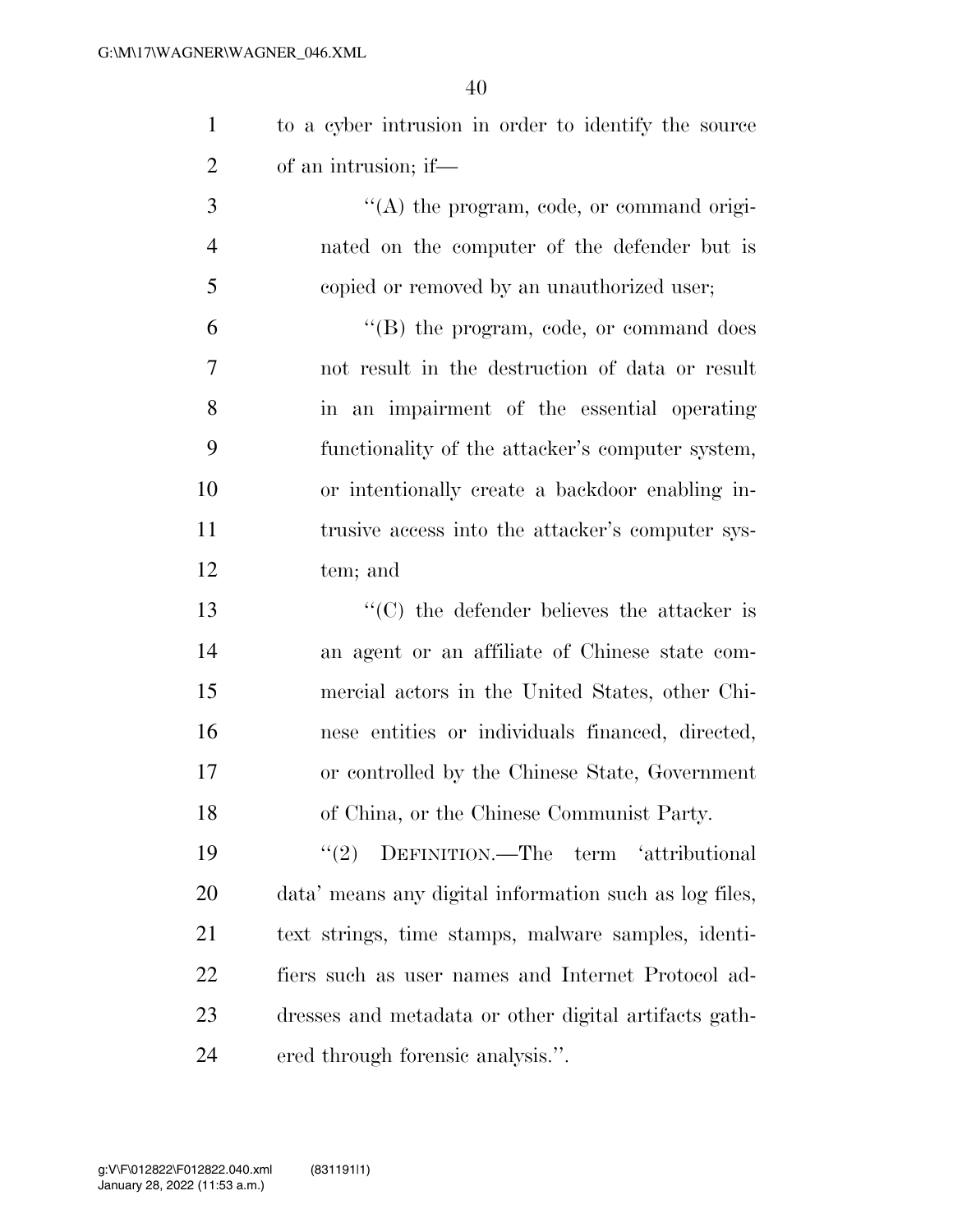(b) EXCLUSION FROM PROSECUTION FOR CERTAIN COMPUTER CRIMES FOR THOSE TAKING ACTIVE CYBER DEFENSE MEASURES.—Section 1030 of title 18, United States Code, is amended by adding at the end the fol-lowing:

 ''(l) ACTIVE CYBER DEFENSE MEASURES NOT A VIOLATION.—

8 "(1) IN GENERAL.—It is a defense to a crimi- nal prosecution under this section that the conduct constituting the offense was an active cyber defense measure if the defender believes the attacker was an agent or an affiliate of Chinese state commercial ac- tors in the United States, other Chinese entities or individuals financed, directed, or controlled by the Chinese State, the Government of China, or the Chi-nese Communist Party.

17 "(2) DEFINITIONS.—In this subsection—

 $((A)$  the term 'defender' means a person or an entity that is a victim of a persistent un- authorized intrusion of the individual entity's computer;

22 "'(B) the term 'active cyber defense meas-ure'—

24 ''(i) means any measure—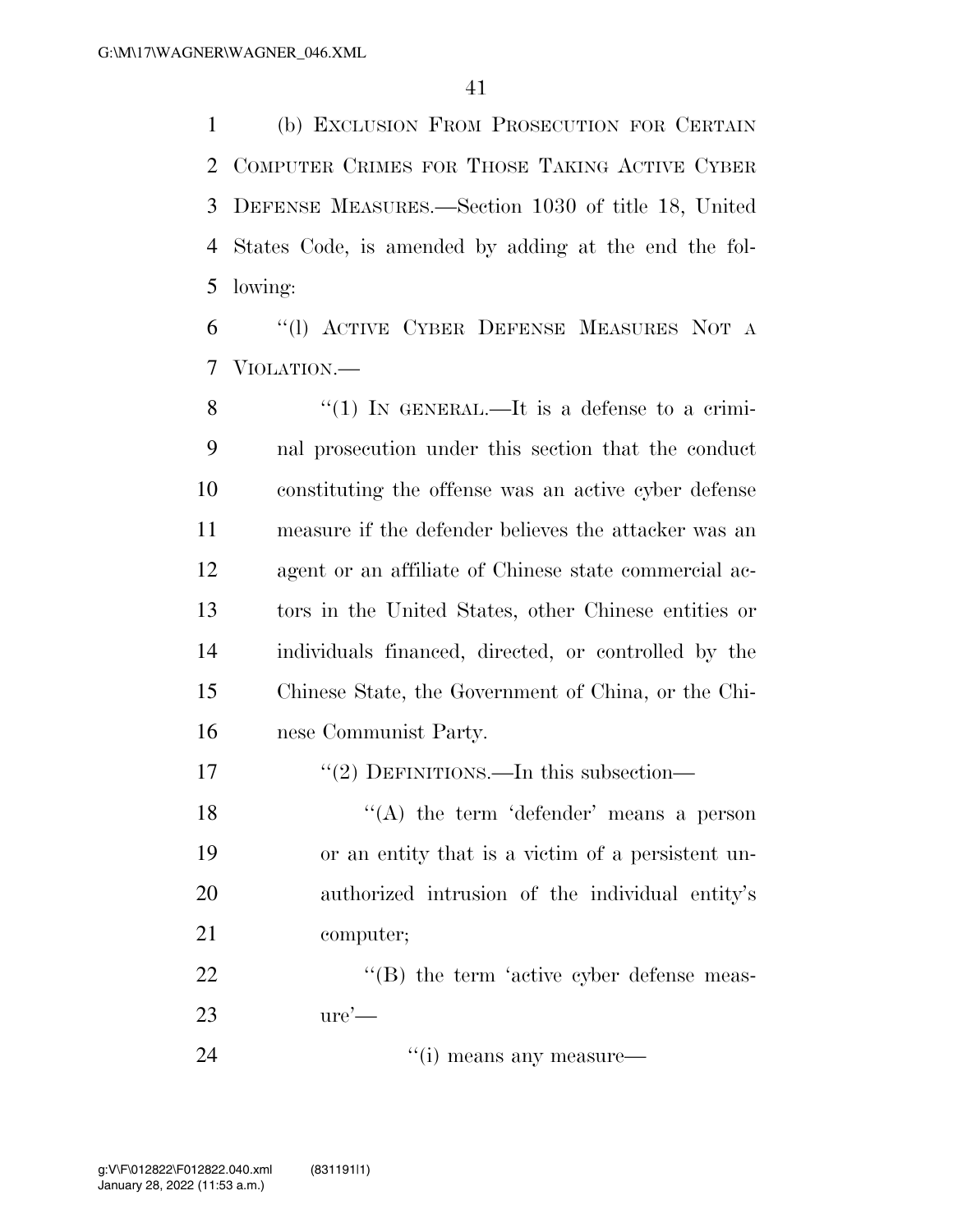| $\mathbf{1}$   | $\lq\lq$ (I) undertaken by, or at the di-        |
|----------------|--------------------------------------------------|
| $\overline{2}$ | rection of, a defender; and                      |
| 3              | $\lq\lq$ (II) consisting of accessing            |
| $\overline{4}$ | without authorization the computer of            |
| 5              | the attacker to the defender's own               |
| 6              | network to gather information in                 |
|                |                                                  |
| $\tau$         | order to-                                        |
| 8              | "(aa) establish attribution of                   |
| 9              | criminal activity to share with                  |
| 10             | enforcement and other<br>law                     |
| 11             | United States Government agen-                   |
| 12             | cies responsible for cybersecurity;              |
| 13             | "(bb) disrupt continued un-                      |
| 14             | authorized activity against the                  |
| 15             | defender's own network; or                       |
| 16             | $f''(ce)$ monitor the behavior                   |
| 17             | of an attacker to assist in devel-               |
| 18             | oping future intrusion prevention                |
| 19             | or cyber defense techniques; but                 |
| 20             | "(ii) does not include conduct that.             |
| 21             | $\lq\lq$ (I) intentionally destroys or ren-      |
| 22             | ders inoperable information that does            |
| 23             | not belong to the victim that is stored          |
| 24             | another person or entity's com-<br>$\mathrm{on}$ |
| 25             | puter;                                           |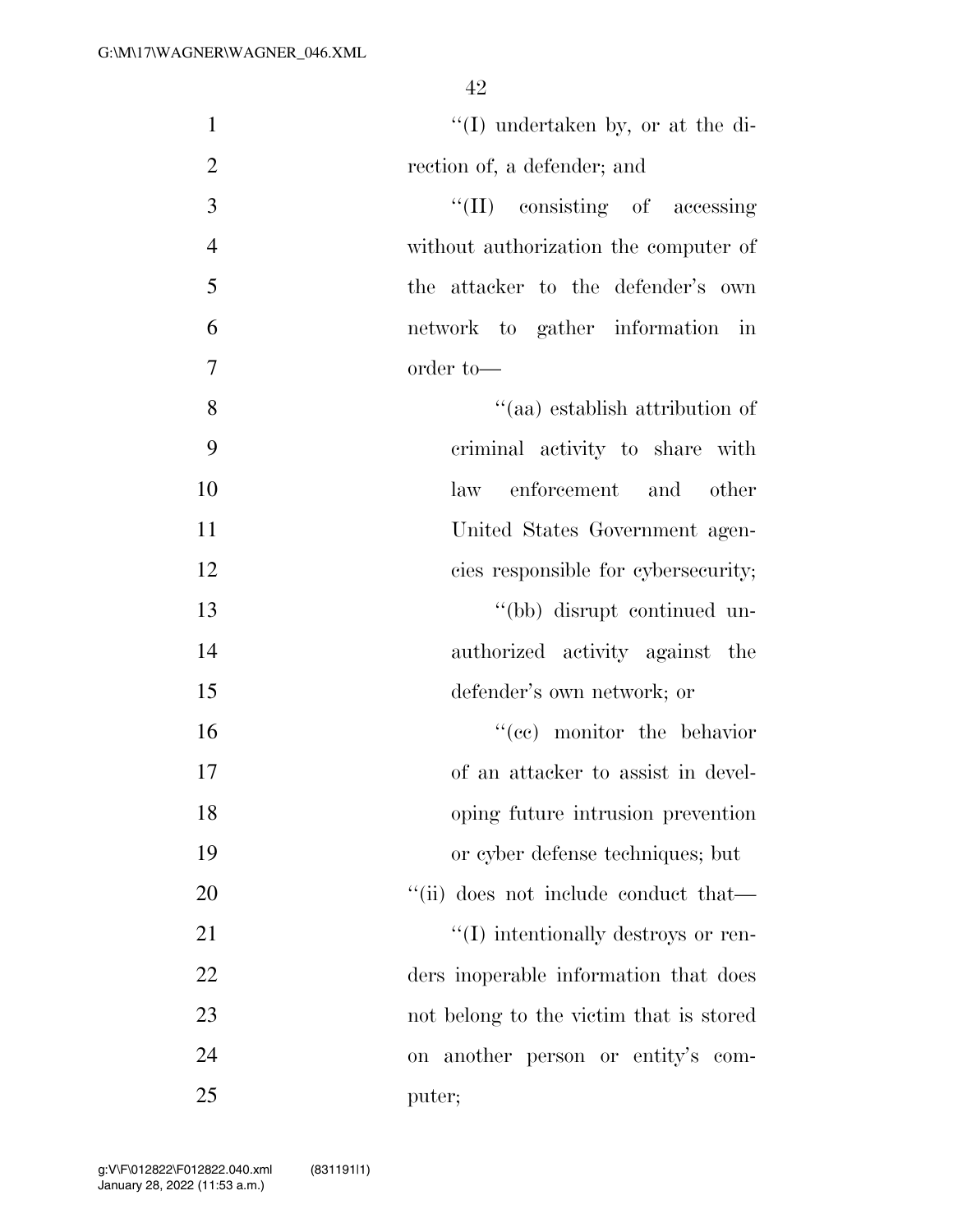| $\mathbf{1}$   | "(II) recklessly causes physical         |
|----------------|------------------------------------------|
| $\overline{2}$ | injury or financial loss as described    |
| 3              | under subsection $(e)(4)$ ;              |
| $\overline{4}$ | $\lq\lq$ (III) creates a threat to the   |
| 5              | public health or safety;                 |
| 6              | $\lq\lq$ (IV) intentionally exceeds the  |
| $\tau$         | level of activity required to perform    |
| 8              | reconnaissance on an intermediary        |
| 9              | computer to allow for attribution of     |
| 10             | the origin of the persistent cyber in-   |
| 11             | trusion;                                 |
| 12             | $\lq\lq(V)$ intentionally results in in- |
| 13             | trusive or remote access into<br>an      |
| 14             | intermediary's computer;                 |
| 15             | "(VI) intentionally results in the       |
| 16             | persistent disruption to a person or     |
| 17             | entities internet connectivity resulting |
| 18             | in damages defined under subsection      |
| 19             | $(e)(4)$ ; or                            |
| 20             | "(VII) impacts any computer de-          |
| 21             | scribed under subsection $(a)(1)$<br>re- |
| 22             | garding access to national security in-  |
| 23             | formation, subsection $(a)(3)$ regarding |
| 24             | government computers, or to sub-         |
| 25             | $(c)(4)(A)(i)(V)$ regarding a<br>section |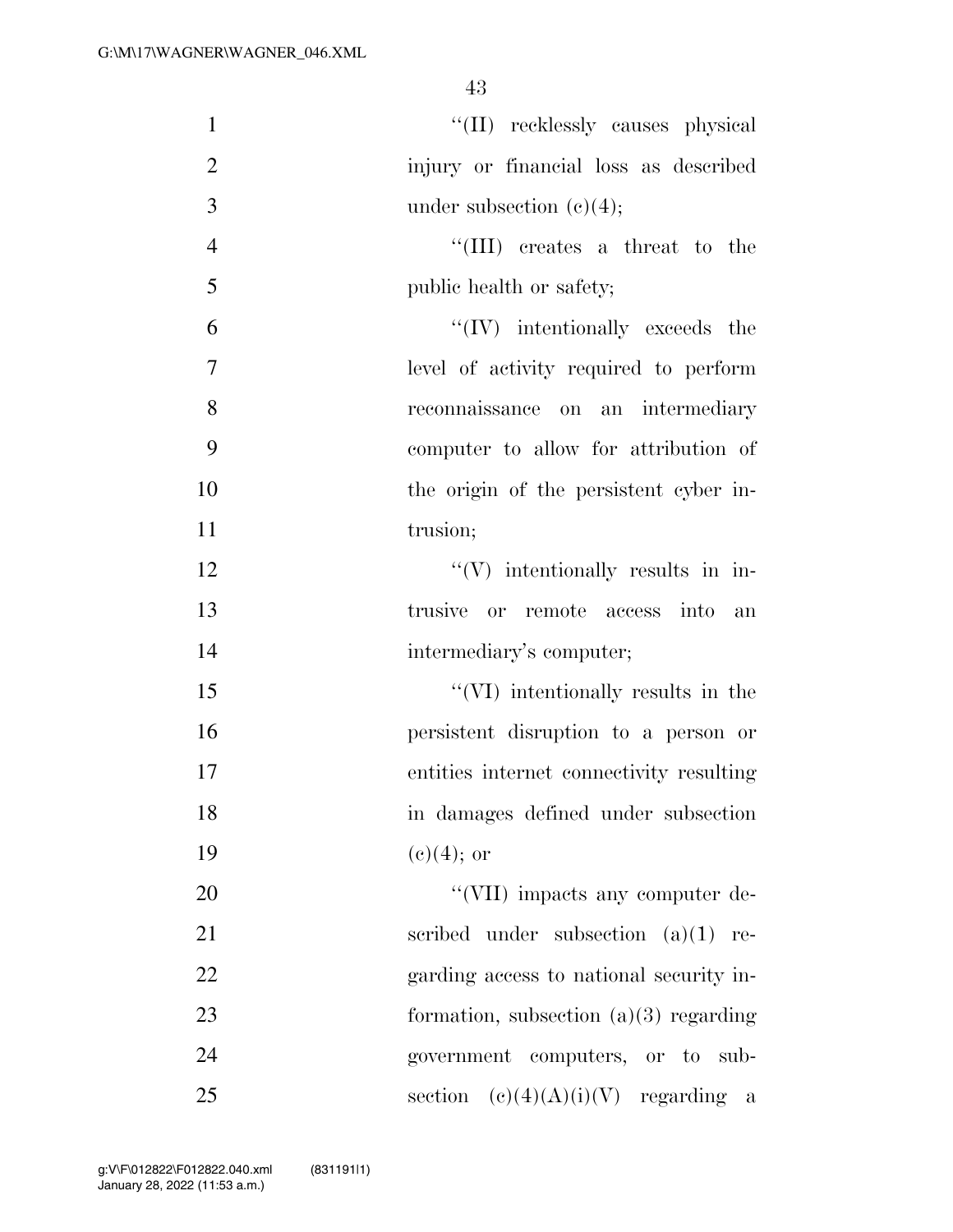| $\mathbf{1}$   | computer system used by or for a                       |
|----------------|--------------------------------------------------------|
| $\overline{2}$ | Government entity for the furtherance                  |
| 3              | of the administration of justice, na-                  |
| $\overline{4}$ | tional defense, or national security;                  |
| 5              | " $(C)$ the term 'attacker' means a person or          |
| 6              | an entity that is the source of the persistent un-     |
| 7              | authorized intrusion into the victim's computer;       |
| 8              | and                                                    |
| 9              | $\lq\lq$ the term 'intermediary computer'              |
| 10             | means a person or entity's computer that is not        |
| 11             | under the ownership or primary control of the          |
| 12             | attacker but has been used to launch or obscure        |
| 13             | the origin of the persistent cyber-attack.".           |
| 14             | (c) NOTIFICATION REQUIREMENT FOR THE USE OF            |
| 15             | ACTIVE CYBER DEFENSE MEASURES.-Section 1030 of         |
| 16             | title 18, United States Code, is amended by adding the |
| 17             | following:                                             |
| 18             | "(m) NOTIFICATION REQUIREMENT FOR THE USE              |
| 19             | OF ACTIVE CYBER DEFENSE MEASURES.                      |
| 20             | "(1) IN GENERAL.— $A$ defender who uses an ac-         |
| 21             | tive cyber defense measure under the preceding sec-    |
| 22             | tion must notify the FBI National Cyber Investiga-     |
| 23             | tive Joint Task Force and either receive a response    |
| 24             | from the FBI acknowledging receipt of the notifica-    |
| 25             | tion or wait 48 hours prior to using the measure.      |